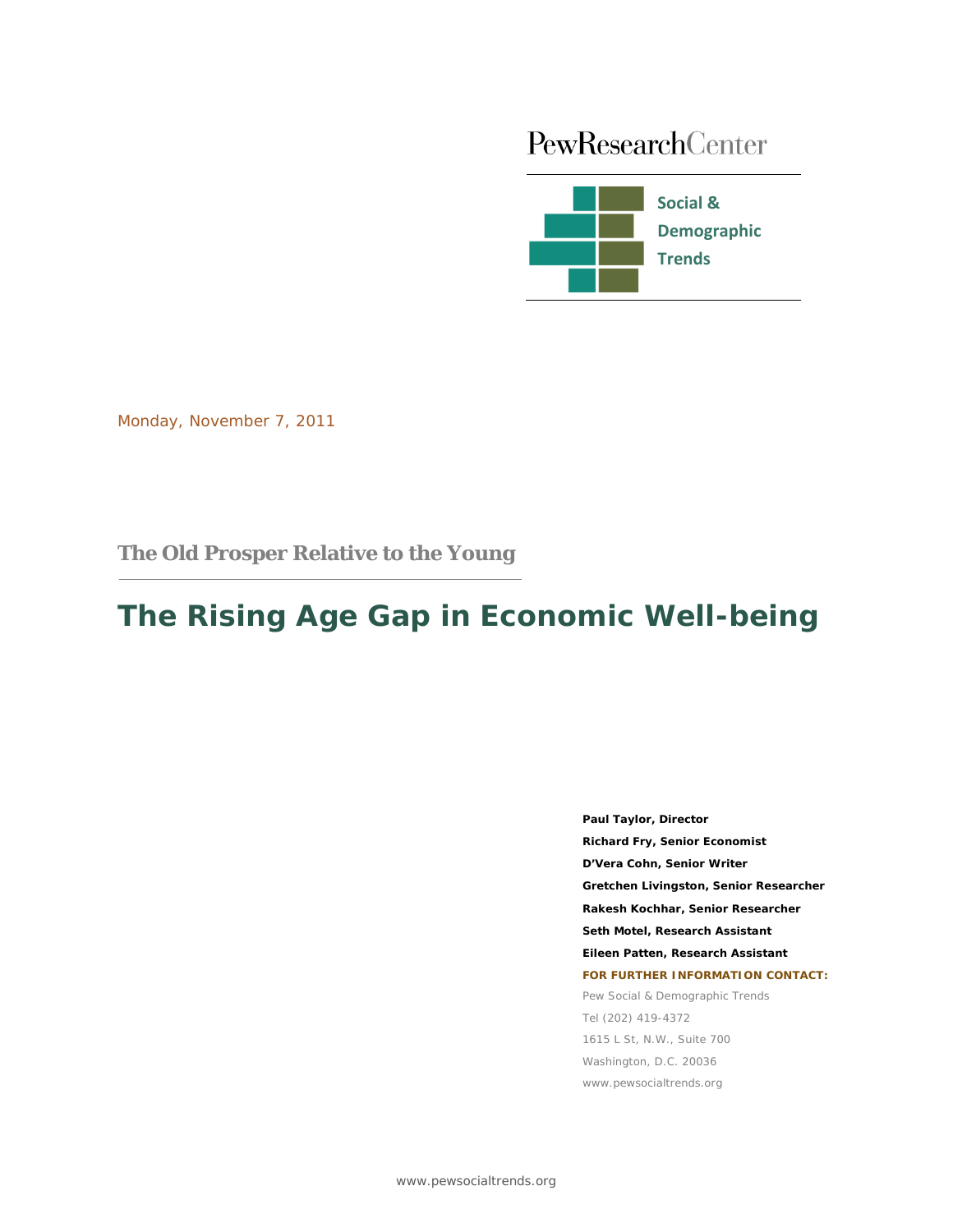# Table of Contents

|                                        | PAGE |
|----------------------------------------|------|
| Overview                               | 1    |
| Chapter 1: Wealth Gaps by Age          | 10   |
| Chapter 2: Income, Poverty, Employment | 20   |
| References                             | 25   |
| Appendices                             |      |
| A: Data Sources and Methodology        | 27   |
| <b>B: Additional Tables</b>            | 31   |

Copyright © 2011 Pew Research Center www.pewresearch.org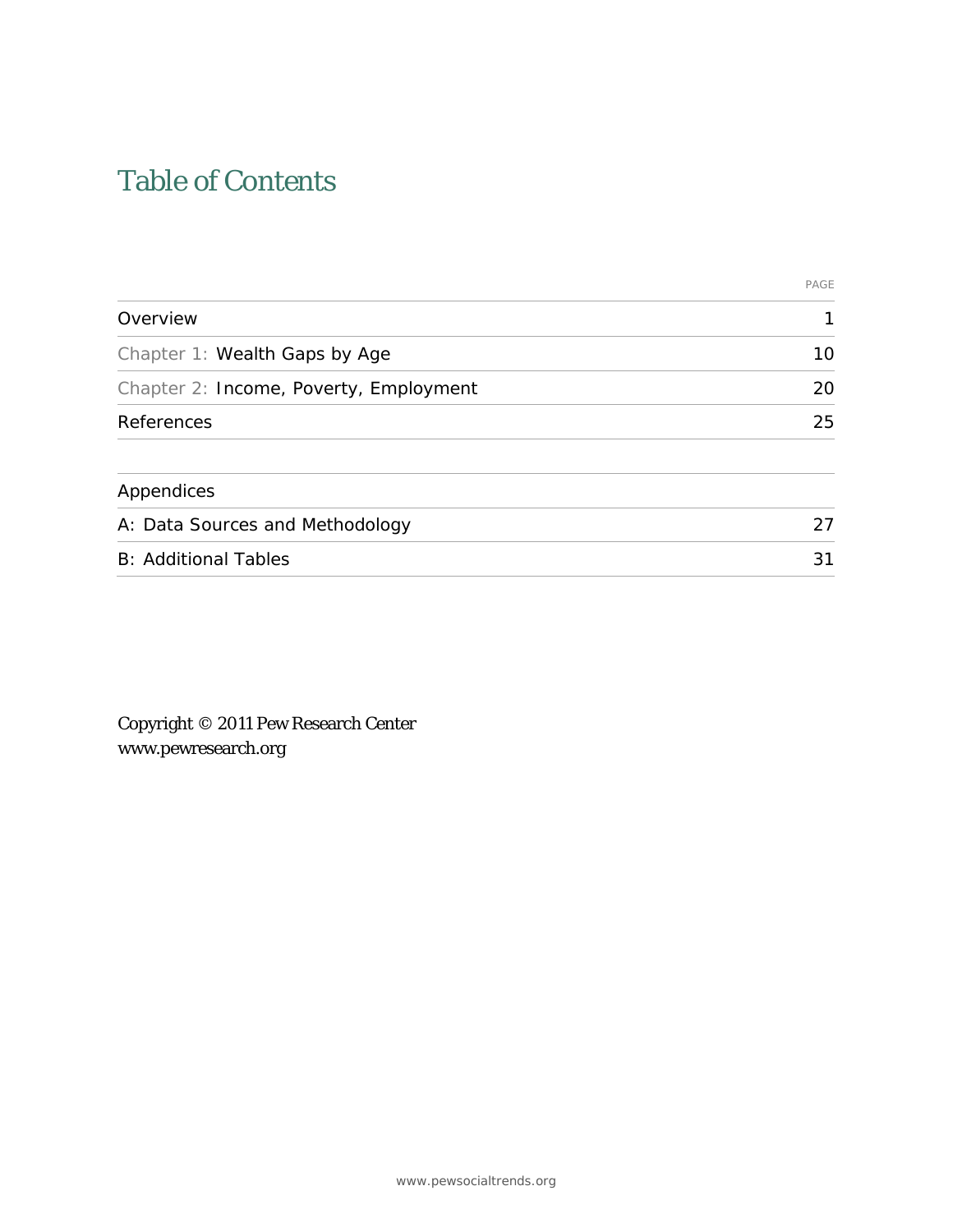# The Old Prosper Relative to the Young

# The Rising Age Gap in Economic Well-being

*By Richard Fry, D'Vera Cohn, Gretchen Livingston and Paul Taylor*

# **OVERVIEW**

 $\overline{a}$ 

Households headed by older adults have made dramatic gains relative to those headed by younger adults in their economic well-being over the past quarter of a century, according to a new Pew Research Center analysis of a wide array of government data.

In 2009, households headed by adults ages 65 and older possessed 42% more median[1](#page-2-0) net worth (assets minus debt) than households headed by their same-aged counterparts had in 1984. During this same period, the wealth of households headed by younger adults moved in the opposite direction. In 2009, households headed by adults younger than 35 had 68% less wealth than households of their same-aged counterparts had in 1984.

As a result of these divergent trends, in 2009 the typical household headed by someone in the older age group had 47 times as much net wealth as the typical household headed by someone in the younger age group–\$170,494 versus \$3,662 (all figures expressed in 2010 dollars). Back in 1984, this had been a less lopsided ten-to-one ratio. In absolute terms, the oldest households in 1984 had median net wealth \$108,936 higher than that of the youngest households. In 2009, the gap had widened to \$166,832.





Source: Pew Research Center tabulations of Survey of Income and Program Participation data and U.S. Census Bureau P-70, No. 7; *Household Wealth and Asset Ownership: 1984: data from the Survey of Income and Program Participation*, Table E

<span id="page-2-0"></span><sup>1</sup> Median denotes the midpoint of a group—in this case the point at which 50% of the households have more wealth and 50% have less. Unlike averages, medians are not sensitive to extreme values of wealth. The median describes the experience of those "in the middle of the pack."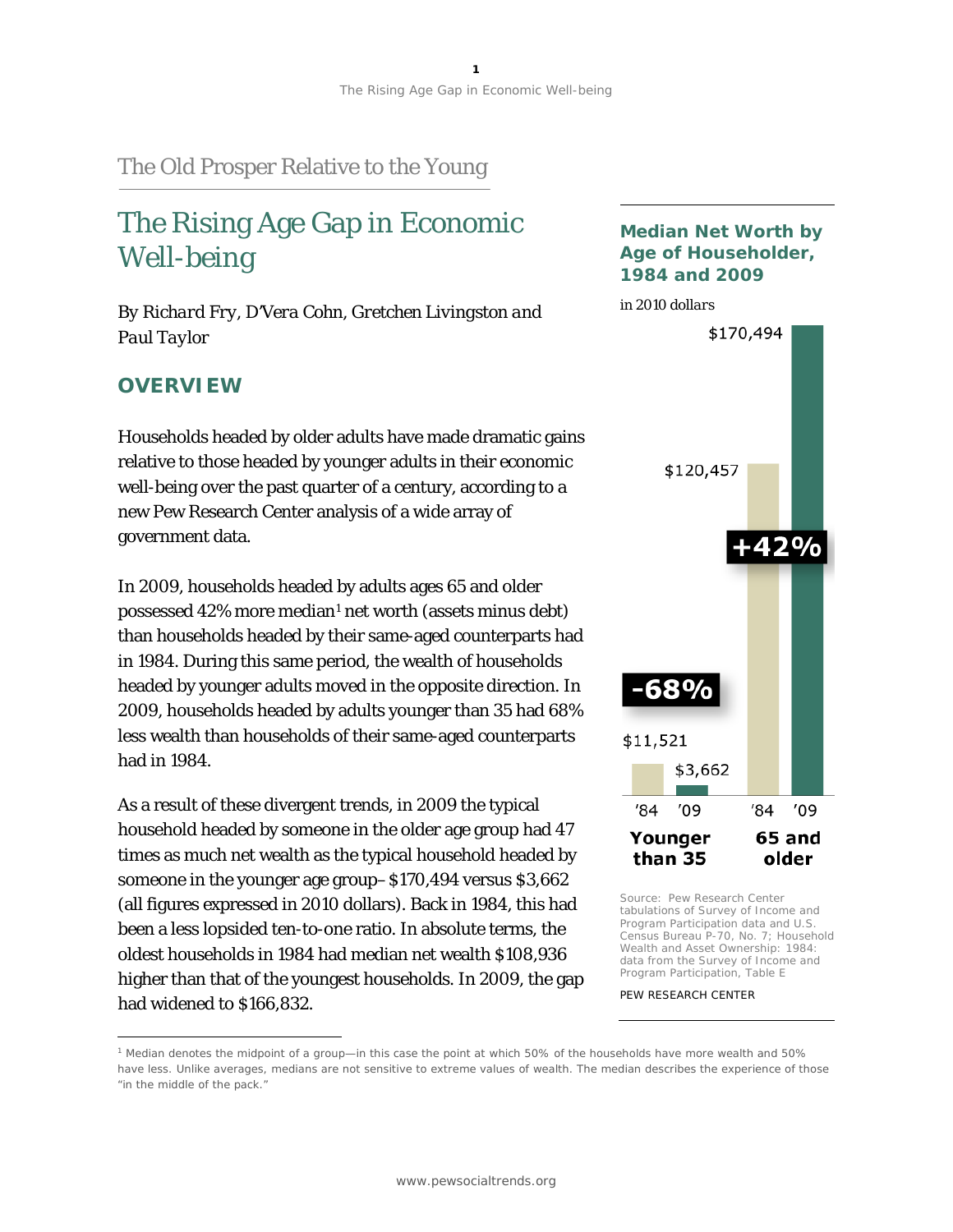Housing has been the main driver of these divergent wealth trends. Rising home equity has been the linchpin of the higher wealth of older households in 2009 compared with their counterparts in 1984. Declining home equity has been one factor in the lower wealth held by young households in 2009 compared with their counterparts in 1984.

 $\overline{a}$ 

### **Median Net Worth by Age of Householder, 1984 and 2009**

*in 2010 dollars*

|                 | 1984      | 2009      | Change |
|-----------------|-----------|-----------|--------|
| AII             | \$65,293  | \$71,635  | 10%    |
| Younger than 35 | \$11,521  | \$3,662   | $-68%$ |
| $35 - 44$       | \$71,118  | \$39,601  | $-44%$ |
| 45-54           | \$113,511 | \$101,651 | $-10%$ |
| 55-64           | \$147,236 | \$162,065 | 10%    |
| 65 and older    | \$120,457 | \$170.494 | 42%    |

Source: Pew Research Center tabulations of Survey of Income and Program Participation data and U.S. Census Bureau P-70, No. 7; *Household Wealth and Asset Ownership: 1984: data from the Survey of Income and Program Participation*, Table E PEW RESEARCH CENTER

Trends over the same period in other key measures of economic well-being—including annual income, poverty, homeownership, and home equity—all follow a similar pattern of older adult households making larger gains, compared with households headed by their same-aged counterparts in earlier decades, than younger adult households, according to the Pew Research analysis.

These age-based divergences of households widened substantially with the housing market collapse of 2006, the Great Recession of 2007-2009 and the ensuing jobless recovery. But they all began appearing decades earlier, suggesting they are as much linked to long-term demographic and social changes as they are to the sour economy of recent years.

For the young, these long-term changes include delayed entry into the labor market and delays in marriage—two markers of adulthood traditionally linked to income growth and wealth accumulation.[2](#page-3-0) Today's young adults also start out in life more burdened by college loans than their same-aged peers were in past decades, as documented in a recent Pew Research report[.3](#page-3-1) At the same time, growing numbers are in college, and college education has been found to confer a significant financial payoff over the course of a lifetime.<sup>[4](#page-3-2)</sup>

<span id="page-3-0"></span><sup>&</sup>lt;sup>2</sup> For more information on delayed entry into the labor market see [http://www.pewsocialtrends.org/2009/09/03/recession-turns](http://www.pewsocialtrends.org/2009/09/03/recession-turns-a-graying-office-grayer/)[a-graying-office-grayer/.](http://www.pewsocialtrends.org/2009/09/03/recession-turns-a-graying-office-grayer/) For further information on marriage trends, see [http://www.pewsocialtrends.org/2010/11/18/the](http://www.pewsocialtrends.org/2010/11/18/the-decline-of-marriage-and-rise-of-new-families/)[decline-of-marriage-and-rise-of-new-families/.](http://www.pewsocialtrends.org/2010/11/18/the-decline-of-marriage-and-rise-of-new-families/)

<span id="page-3-1"></span><sup>&</sup>lt;sup>3</sup> Graduates who received a bachelor's degree in 2008 borrowed on average 50% more (in inflation-adjusted dollars) than their counterparts in 1996. See [http://www.pewsocialtrends.org/2010/11/23/the-rise-of-college-student-borrowing/.](http://www.pewsocialtrends.org/2010/11/23/the-rise-of-college-student-borrowing/)

<span id="page-3-2"></span><sup>4</sup> Even after accounting for college costs and foregone earnings, the typical college graduate earns \$550,000 more than the typical high school graduate over a 40-year career, according to a Pew Research Center analysis. See [http://www.pewsocialtrends.org/2011/05/15/is-college-worth-it/.](http://www.pewsocialtrends.org/2011/05/15/is-college-worth-it/)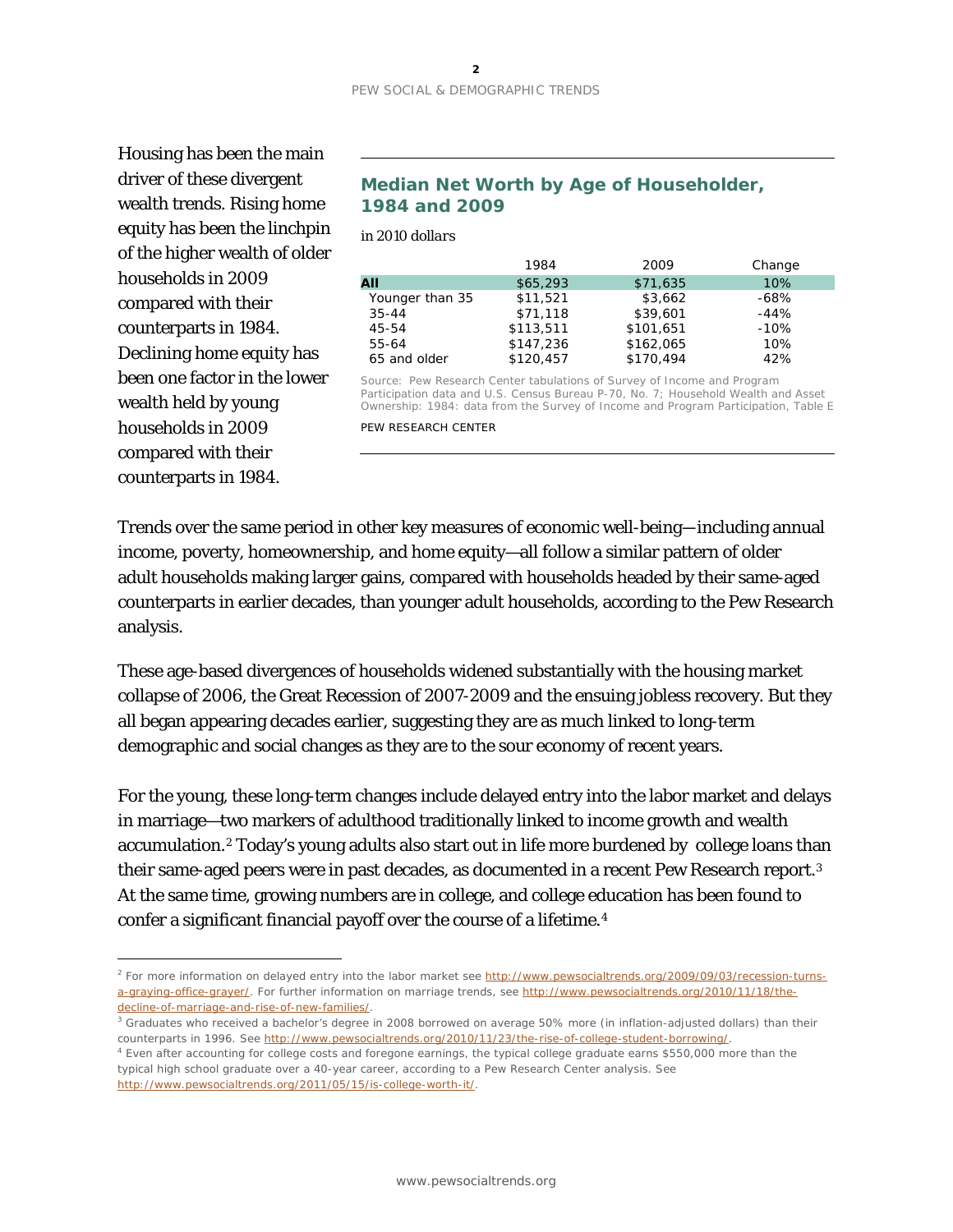Another change is that, compared with young adults in the past, today's young adults are more likely to be minorities and more likely to be single parents. These characteristics have been linked with lower economic well-being. However, more young women are working than used to be the case, and many young women are postponing childbearing, with its associated costs.

For older Americans, one key change over the past quarter century has been an increase in the share who are employed. The share of adults ages 65 and older who are employed reached an historic low of 10% in 1985 but has since risen to 16% in 2010. Meantime, older adults continue to have the advantage of inflation-indexed Social Security as the anchor of their annual income streams. Today, as in 1984, on average Social Security accounts for 55% of the annual income of households headed by adults ages 65 and older.

Older Americans also have been the beneficiaries of good timing, in the form of the long run-up in home values that enabled them to accumulate wealth via home equity. Most of today's older

 $\overline{a}$ 

## **Economic Well-being over Time**

The report does not track the well-being of the same set of households as they age over time. Thus, the analysis does not shed light on the economic mobility or progress of any particular group of households as their heads of household aged.

The major findings of this report provide estimates of the wealth of U.S. households in 1984, 2005 and 2009 and income of U.S. households in 1967 to 2010. Households are grouped by the age of the head of the household in the survey year. The wealth of households headed, for example, by adults younger than 35 in 2009 (born in 1975 or later) are then compared with the wealth and income of households headed by adults younger than 35 in 1984 (born in 1950 or later). Similarly, the wealth and income of households headed by adults 65 and older in 2009 (born in 1944 or earlier) are compared with the wealth and income of households headed by adults 65 and older in 1984 (born in 1919 or earlier). The composition of the households being compared over time may differ on other demographic characteristics of the household head, such as race, ethnicity, nativity and education level.

homeowners got into the housing market long ago, at "pre-bubble" prices—half purchased their present homes before 1986, according to the 2009 American Housing Survey.[5](#page-4-0) Along with everyone else, they've been hurt by the housing market collapse of recent years, but over the long haul, most have seen their home equity rise. Moreover, most older homeowners (65%) do not have a mortgage to pay.

For young adults who are in the beginning stages of wealth accumulation, there has been no such luck, at least so far. Among those who are homeowners, many bought as the bubble was inflating. When the bubble burst, many were left with negative equity in their homes.

<span id="page-4-0"></span><sup>5</sup> Among all homeowners, half purchased their current residence before 2000, according to American Housing Survey data.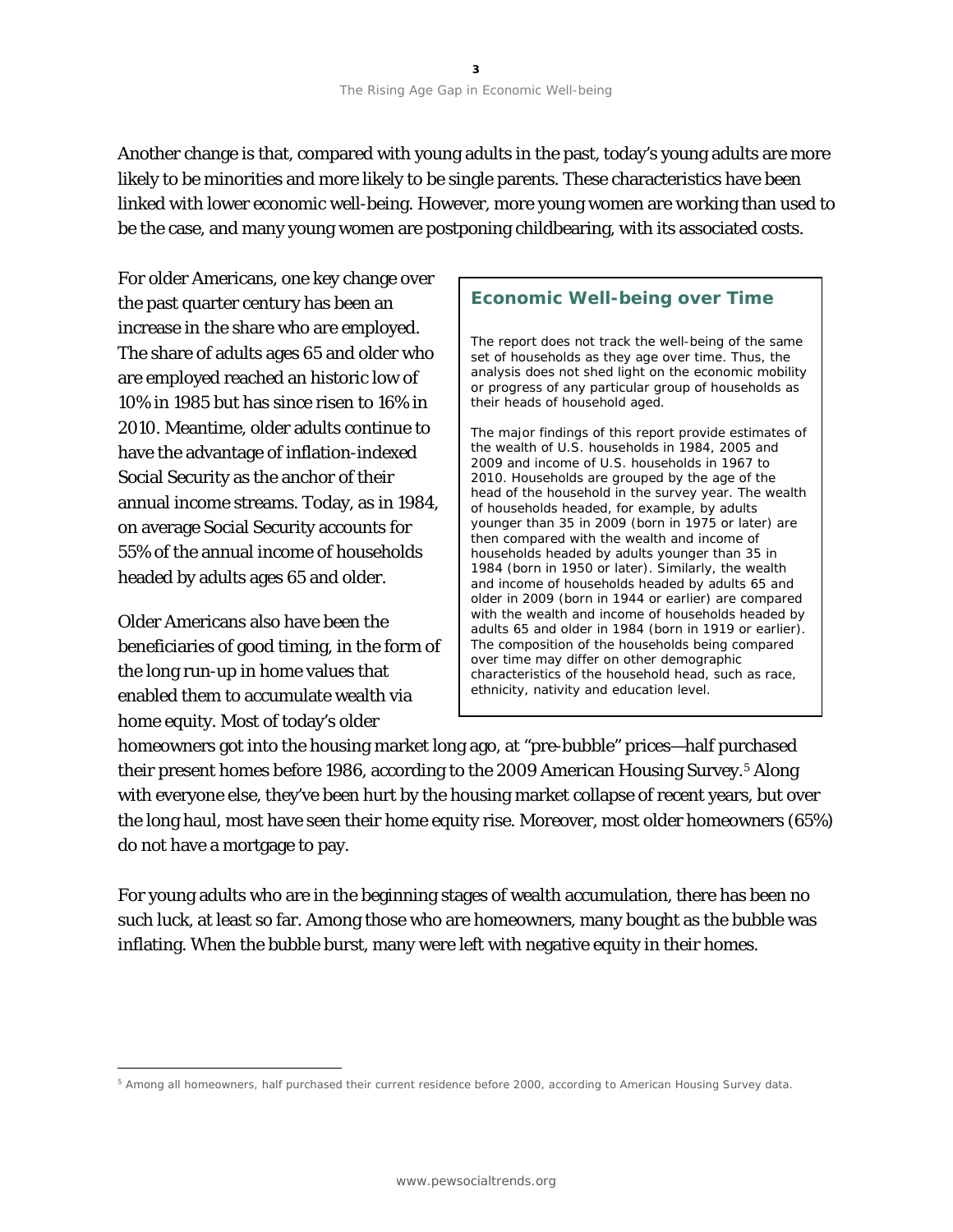# **Wealth Trends**

Household wealth is the sum of all assets (house, car, savings account, 401(k) account, etc.) minus the sum of all debts (home mortgages, car loan, student loan, credit card debt, etc.) of everyone living in the household. People typically accumulate wealth as they age, so large agebased disparities on this measure are to be expected. However, the current gap is the largest in the 25 years that the government has been collecting this data.

The widening of the age-based wealth gap hinges mainly on housing, which is the cornerstone of most households' wealth.

Compared with their same-aged counterparts a quarter-century ago, today's households headed by adults ages 65 and older are more likely to own a home (79% in 2009 versus 73% in 1984). Overall, older households had 57% more median equity in their homes in 2009 than did households headed by older adults in 1984. Home equity represented a larger share of mean total wealth for older households in 2009 (44%) than for older households in 1984 (39%).

By contrast, households headed by adults younger than 35 had less housing wealth in 2009 than did households headed by younger adults in 1984. These household heads are slightly less likely to be homeowners (38% in 2009 versus 40% in 1984), and home equity plays a smaller role in their overall wealth (31% in 2009 versus 46% in 1984).

The importance of home equity in pushing up the net worth of older American households can be demonstrated by analyzing trends for net worth other than home equity. If it had not been for home equity, the median net worth of older American households in 2009 would have been 33% *lower* than that of older households in 1984, instead of 42% higher. For young households, there is no such difference: Median net worth in 2009 would be 66% lower than their counterparts in 1984 if home equity is excluded, compared with 68% lower if equity is included.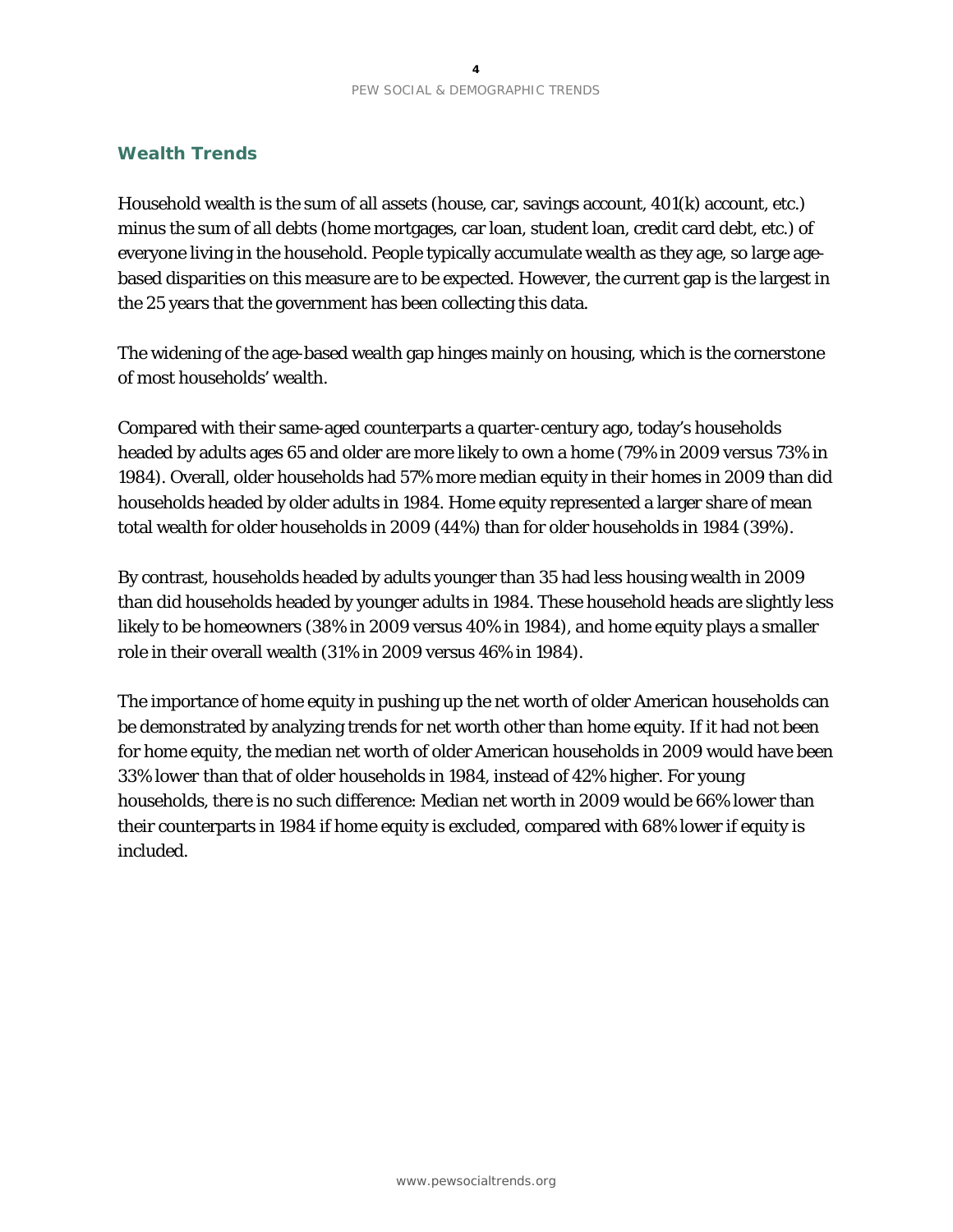# **Income Trends**

On another measure of economic well-being—household income—the numbers are less dramatic, but the pattern shows older households again doing better than younger ones, relative to comparable households in earlier years.

*%*

Households in all age groups have made gains compared with their predecessors over the course of many decades, but the incomes of the oldest households have risen four times as sharply as those of the youngest ones. As a result, incomes of the oldest households, which have been lower than those of younger households, are catching up.

In households headed by adults younger than 35, the median adjusted annual income in 1967 was \$38,555, compared with \$49,145 in 2010, an increase of 27% (all

# **Change in Median Adjusted Household Income by Age of Householder, 1967-2010**



Source: Pew Research Center tabulations of the Current Population Survey Annual Social and Economic Supplement (IPUMS) PEW RESEARCH CENTER

figures are expressed in 2010 dollars and standardized to a household size of three). By contrast, in households headed by adults ages 65 and older, the median adjusted annual income in 1967 was \$20,804, compared with \$43,401 in 2010, an increase of 109%.

The sources of income for households headed by adults ages 65 and older include a steady share of total income, about 55%, from Social Security over the past three decades. Older households also have a rising share of income from wages and salaries, while households headed by young adults have lower shares from wages and salaries, compared with similar households a decade ago.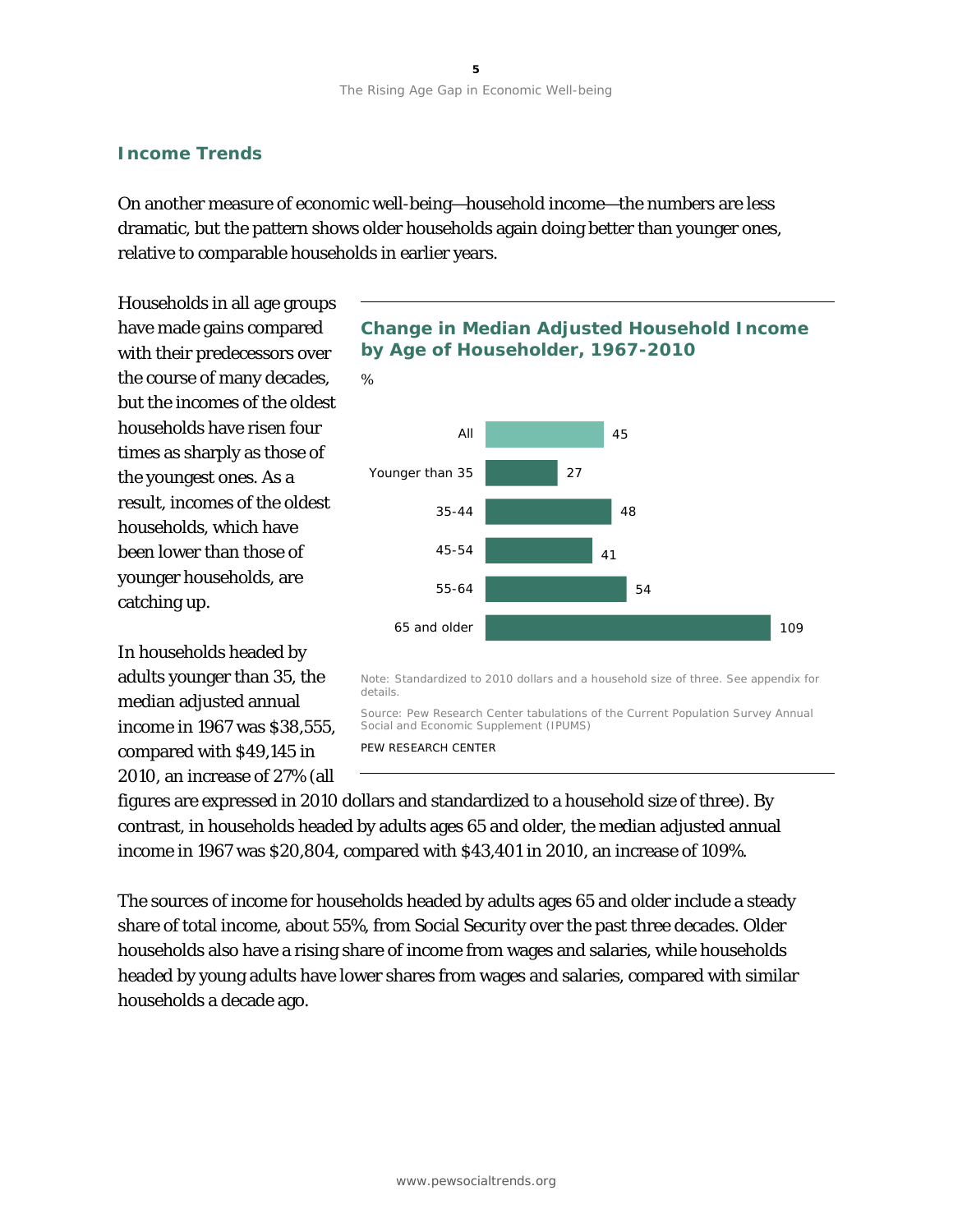# **Poverty**

Median income is a measure of what is happening in the middle of the population. Poverty statistics reflect what is happening at the bottom, and they tell a familiar story of changes in economic status for young and old.

Among households headed by adults younger than 35, the share with income below the poverty line has jumped since 1967. Among households headed by adults ages 65 and older, the share living below the poverty line declined.

# **Share of Households in Poverty by Age of Householder, 1967-2010**



In 2010 11% of households headed by adults ages 65 and older were in poverty, compared with 33% in 1967.

Poverty rates for households headed by adults younger than 35, meanwhile, began climbing in the 1980s and today are nearly 10 percentage points higher than what they were in 1967. Among households headed by an adult younger than 35, 22% were in poverty in 2010, compared with 12% in 1967.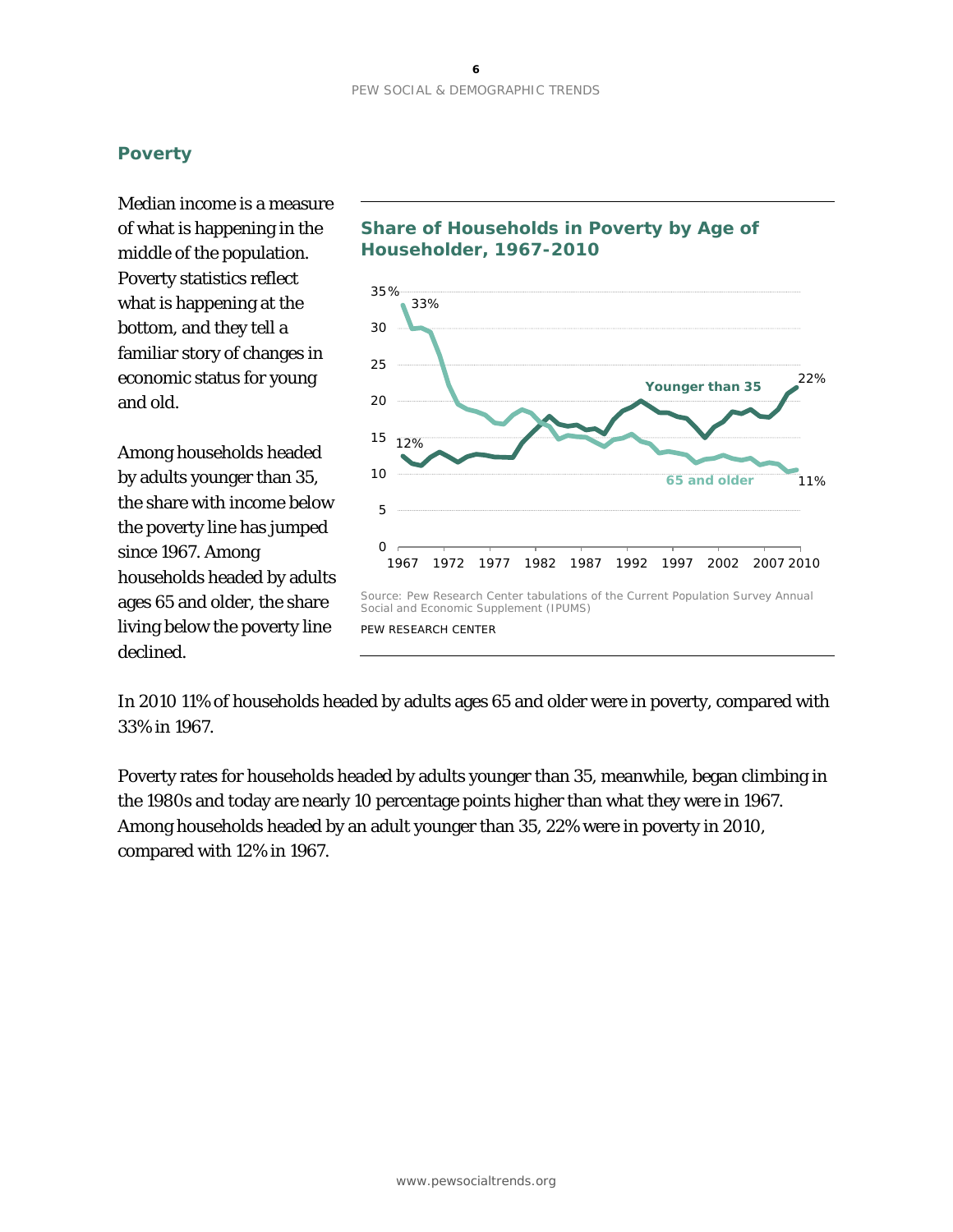# **The Great Recession**

Although the economic wellbeing gap between young and old has been widening for decades, the economic turbulence of recent years has accelerated these trends.

Looking at changes from 2005 to 2009, all households had lower median net worth. But the decline for households headed by younger adults was much steeper.

For households headed by adults ages 65 and older, median net worth in 2009 was 6% below that of the oldest households in 2005. For households headed by adults younger than 35,

# **Change in Median Net Worth by Age of Householder, 2005-2009**



median net worth was 55% less than that of the youngest households in 2005. (Of course, the 2005 wealth base of young households was so small that even a small decline would have a large percentage impact.) Another notable change for younger households during this period is that the share with negative or no net worth rose from 30% in 2005 to 37% in 2009.

The same pattern holds for household income, for which data are available through 2010. In 2010, the adjusted median income of the oldest households was 8% greater than that of the oldest households in 2005. For the youngest households, however, adjusted median income was 4% less than it had been for the youngest households in 2005.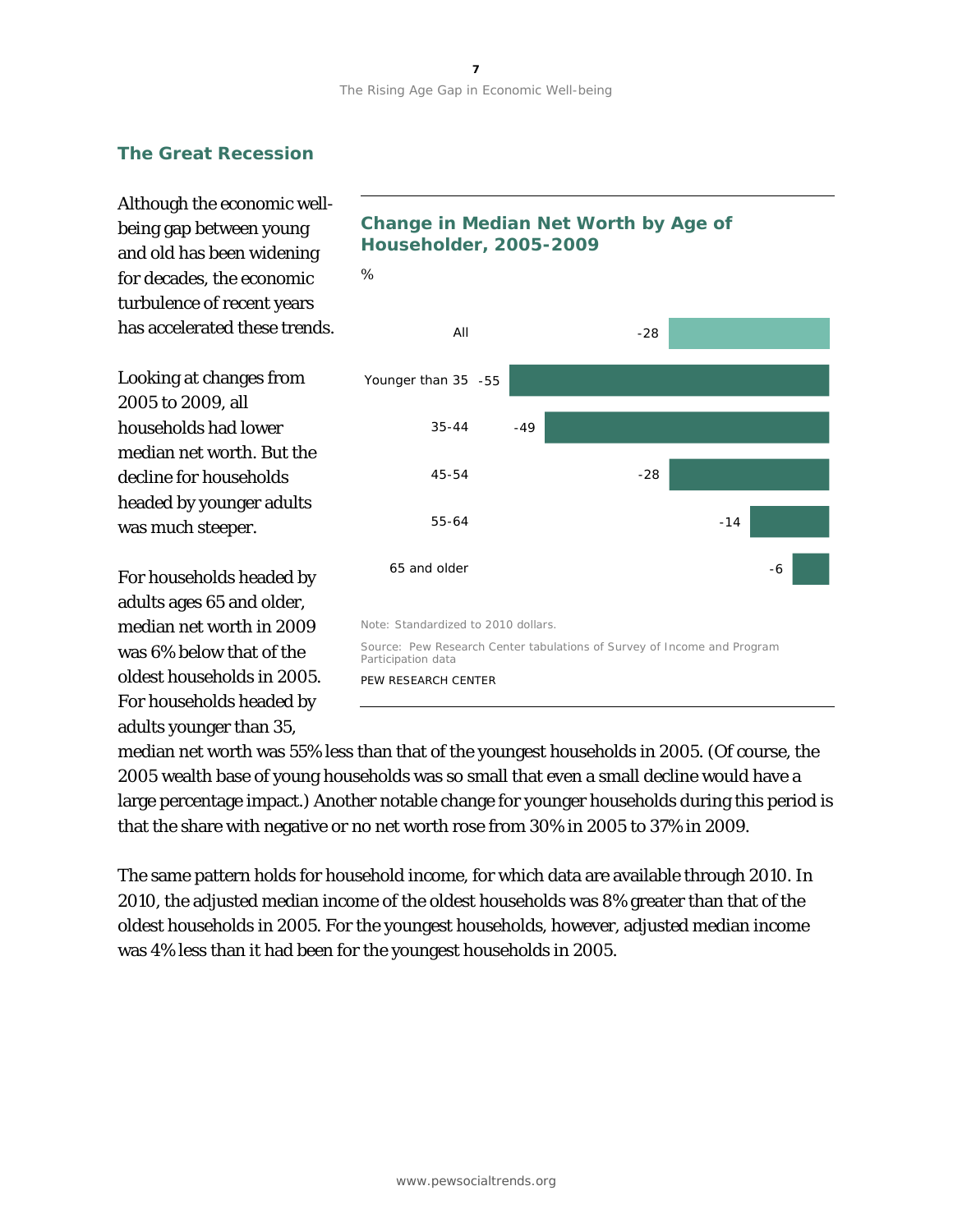## **About this Report**

The report describes trends over time for households headed by different age groups in wealth, housing, income and other measures of economic well-being. The two main data sources for this report are both from the U.S. Census Bureau.

The wealth data, including homeownership trends, are drawn from the Survey of Income and Program Participation (SIPP), a panel survey that began in 1984 and for which the most recently published data are from 2009. The report includes some comparisons from 2005 to 2009, a period that approximately reflects the impact of the Great Recession. The national economic downturn, according to the National Bureau of Economic Research, ran from December 2007 to June 2009. SIPP has periodically collected wealth data since 1984 and is considered an authoritative source on the wealth of American households. As with any survey, SIPP estimates are subject to sampling and nonsampling errors.

The income and poverty data for 1967-2010 (reflecting responses from survey years 1968- 2011) are drawn from the Annual Social and Economic Supplements to the Census Bureau's Current Population Survey.

Dollar amounts are adjusted for inflation and reported in 2010 dollars.

Following convention, this report's wealth figures are measured at the household level and do not reflect any adjustments for the size of the household.

The household income figures are adjusted for the size of the household, details of which are explained in the appendix.

The poverty measure is the official federal poverty measure, and as such takes into account not only the size of the household but also the nature of the family members (the number of children and age of the householder). Poverty is typically reported for individuals. Since most of the report focuses on the economic well-being of households, the report presents the poverty status of households based on the status of the household head. So, for example, the report shows the poverty rate of households headed by adults ages 65 and older, not the poverty rate of adults ages 65 and older.

The trends in wealth begin with 1984 simply because that is when the SIPP wealth data collection began. In terms of the business cycle, 1984 was a recovery year following the 1981- 82 recession, while 2009 could be construed as a recession year because the recession officially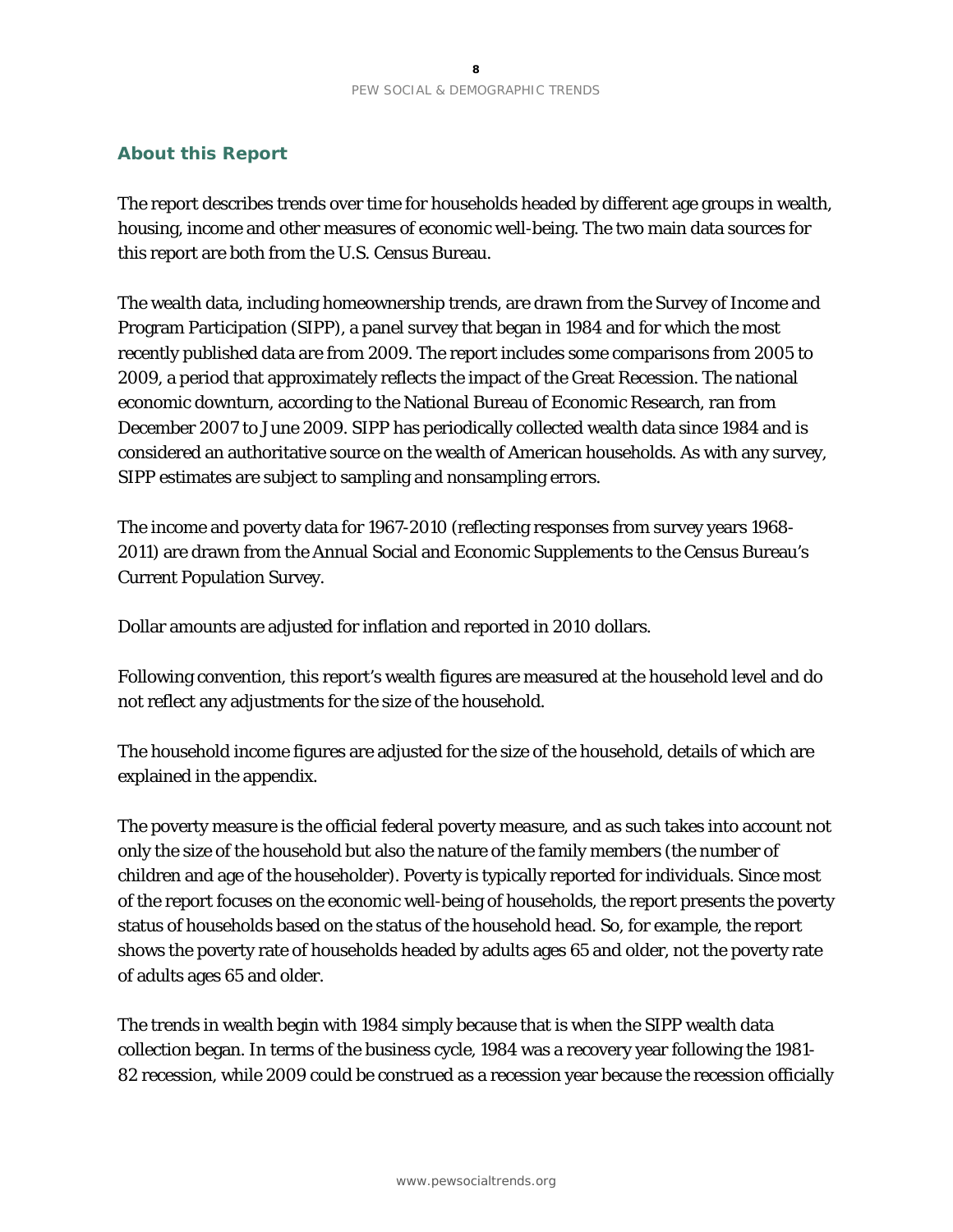ended in June 2009 according to the NBER business cycle dating committee. While recognizing that 1984 and 2009 are at different points in the business cycle, the trends observed in economic well-being across age groups are also apparent between 1984 and 2005 (two years that are more similar in terms of the business cycle).

See the appendix for additional details on data sources and methodology.

This report was conceived and researched by Richard Fry, senior economist with the Pew Research Center's Social & Demographic Trends project. The report was written by D'Vera Cohn, senior writer; Gretchen Livingston, senior researcher; and Paul Taylor, executive vice president of the Pew Research Center and director of the Social & Demographic Trends project. Seth Motel, research assistant, produced the charts. The charts were number-checked by Eileen Patten, research assistant; she and Motel number-checked the text. The report was copy-edited by Marcia Kramer. Editorial guidance was provided by Rakesh Kochhar, senior researcher with the Pew Research Center.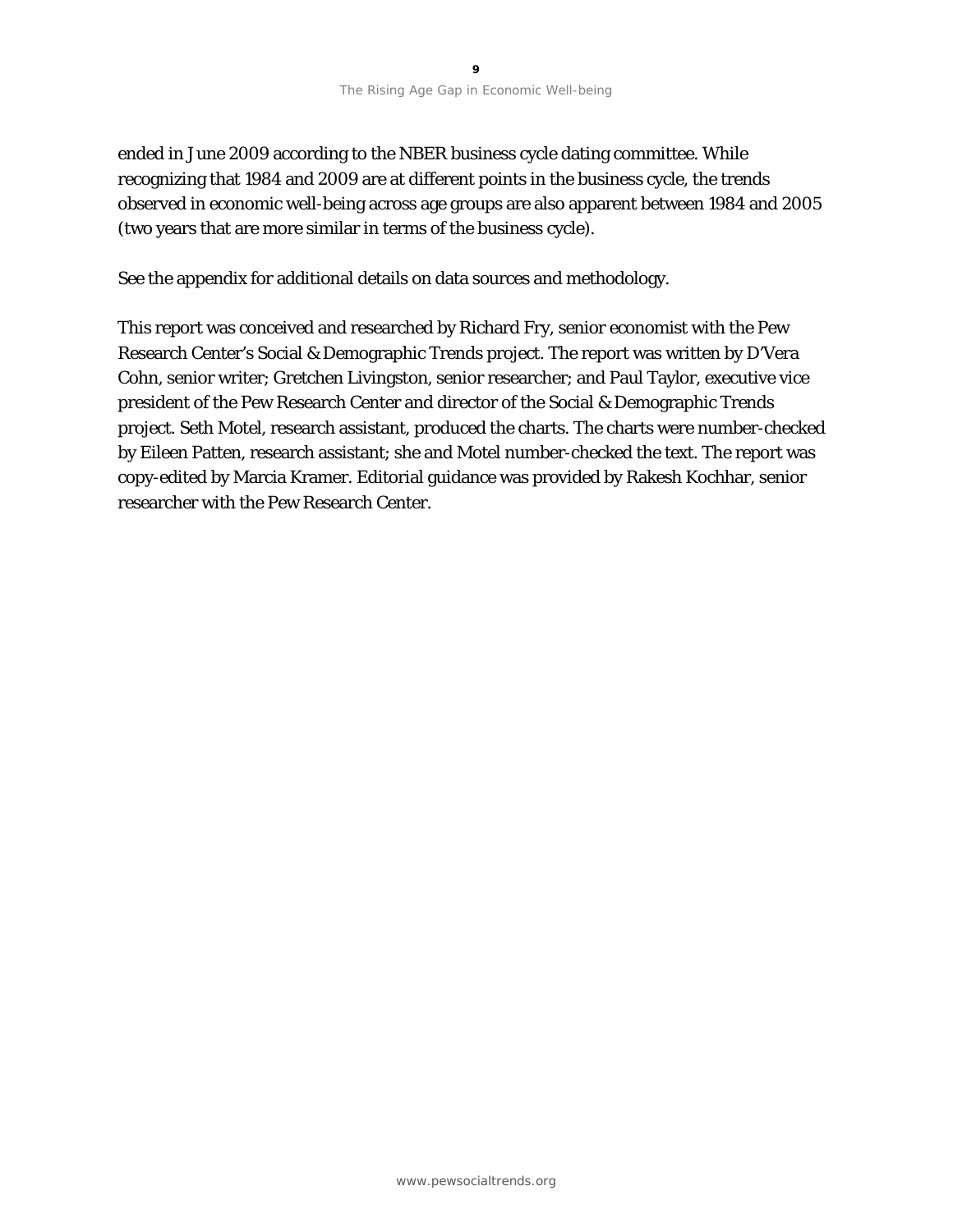# **CHAPTER 1: WEALTH GAPS BY AGE**

Household median net worth in the U.S. stood at \$71,635 in 2009. Across age groups, net worth varied from just \$3,662 for households headed by adults younger than 35 to \$170,494 for households headed by adults ages 65 and older.

Net worth was \$39,601 for households headed by 35- to 44-year-olds, \$101,651 for households headed by 45- to 54-year-olds and \$162,065 for households headed by 55- to 64-year-olds. Not only are there stark differences in

 $\overline{a}$ 



current net worth by householder age, but the trends in wealth holdings over time also diverge dramatically for households headed by younger and older adults.

Younger households in 2009 had sharply lower wealth than did younger households in 1984, while older households had notably more wealth than did older households in 1984.<sup>[6](#page-11-0)</sup>

Households with heads younger than 35 had household wealth in 2009 that was 68% lower than households with same-age heads in 1984.

<span id="page-11-0"></span><sup>6</sup> An alternative nationally representative source of data on the wealth of U.S. families, the Survey of Consumer Finances (SCF) shows similar changes in the median net worth of families across age groups that were found in this analysis using the Survey of Income and Program Participation. The SCF is conducted triennially by the Board of Governors of the Federal Reserve System. SIPP estimates of median net worth generally are below those estimated in the SCF, but the SIPP shortfall is of similar magnitude across different kinds of households (Orzechowski and Sepielli, 2003). The difference is in part due to the fact that SIPP is not as comprehensive as the SCF in the assets it covers. In 1989 (the first year for which SCF data are comparable to data for later years), the SCF median net worth of families headed by adults younger than 35 was \$13,100 (in 2007 dollars). By 2007 (the latest year available), the median net worth of families headed by those younger than 35 was \$11,700 in the SCF. According to the SCF, the median net worth of families headed by adults ages 65 and older was greater in 2007 compared with 1989. The median net worth of families with heads ages 65 to 74 rose from \$124,900 in 1989 to \$239,400 in 2007, and the median net worth of families with heads older than 74 rose from \$116,800 to \$213,200.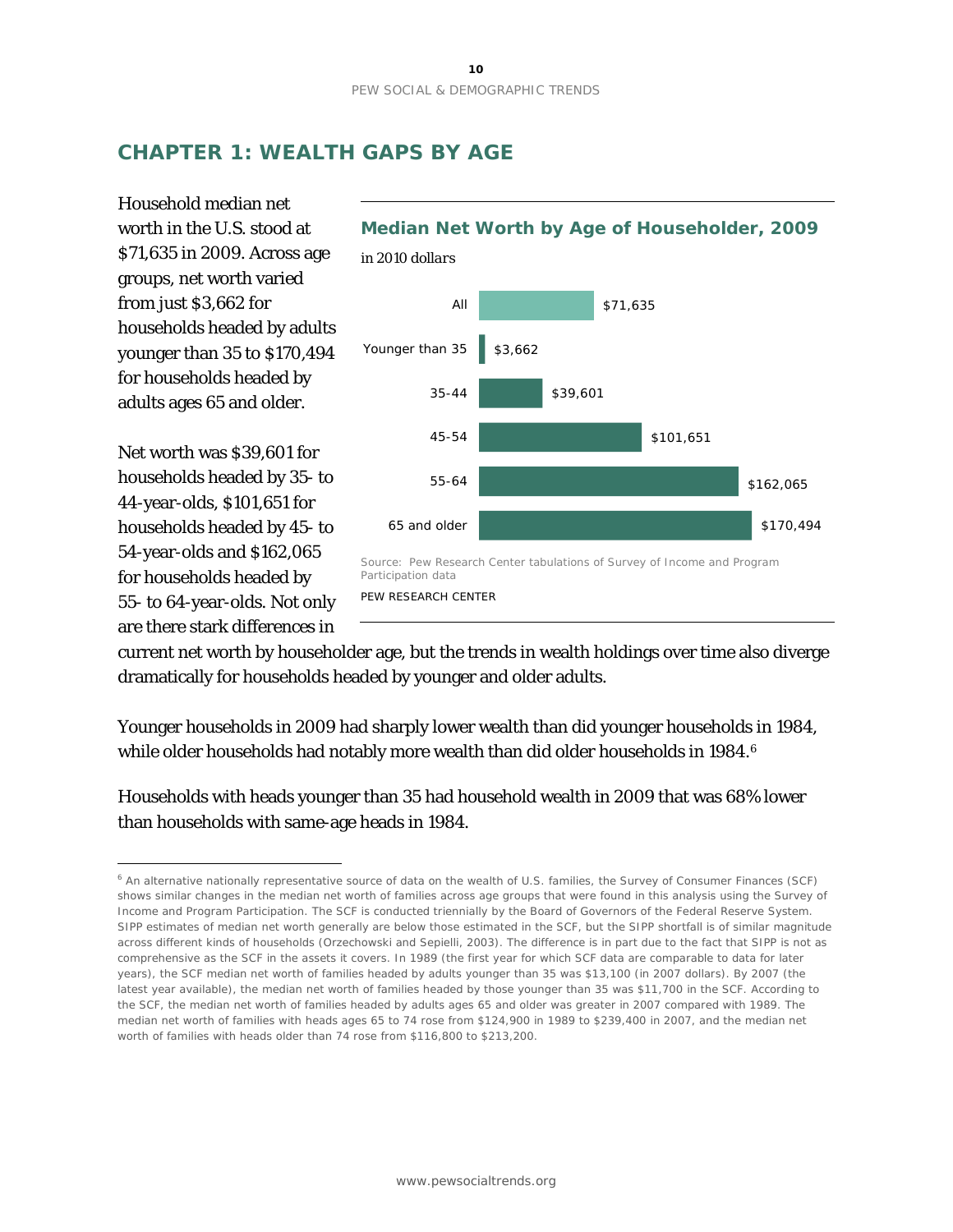For households with heads ages 35 to 44, wealth was 44% less in 2009 than it had been for same-age households in 1984. For households headed by 45- to 54-year-olds in 2009, net worth was 10% lower than for comparable households in 1984. This pattern reversed for households headed by adults ages 55 and older. Among

# **Median Net Worth by Age of Householder, 1984 and 2009**

*in 2010 dollars*

|                 | 1984      | 2009      | Change |
|-----------------|-----------|-----------|--------|
| All             | \$65,293  | \$71,635  | 10%    |
| Younger than 35 | \$11,521  | \$3,662   | -68%   |
| $35 - 44$       | \$71,118  | \$39,601  | $-44%$ |
| 45-54           | \$113,511 | \$101,651 | $-10%$ |
| 55-64           | \$147,236 | \$162,065 | 10%    |
| 65 and older    | \$120,457 | \$170.494 | 42%    |

Source: Pew Research Center tabulations of Survey of Income and Program Participation data and U.S. Census Bureau P-70, No. 7; *Household Wealth and Asset Ownership: 1984: data from the Survey of Income and Program Participation*, Table E

PEW RESEARCH CENTER

households with heads ages 55 to 64, wealth was 10% higher in 2009 than it was for comparable households in 1984. Among households headed by adults ages 65 and older, those in 2009 had 42% more wealth than their counterparts in 1984.

These age-specific trends in net worth mean that the gap between older and younger American households increased dramatically from 1984 to 2009.

In 1984, households headed by adults ages 65 and older already had median net worth that was 10 times the wealth of households headed by adults younger than 35 (or \$108,936 more, in absolute terms). In 2009, households headed by the oldest adults had median net worth that was 47 times that

# **Median Net Worth by Age of Householder, 1984, 2005 and 2009**





Source: Pew Research Center tabulations of Survey of Income and Program Participation data and U.S. Census Bureau P-70, No. 7; *Household Wealth and Asset Ownership: 1984: data from the Survey of Income and Program Participation*, Table E

PEW RESEARCH CENTER

of households headed by the youngest adults (or \$166,832 in absolute terms).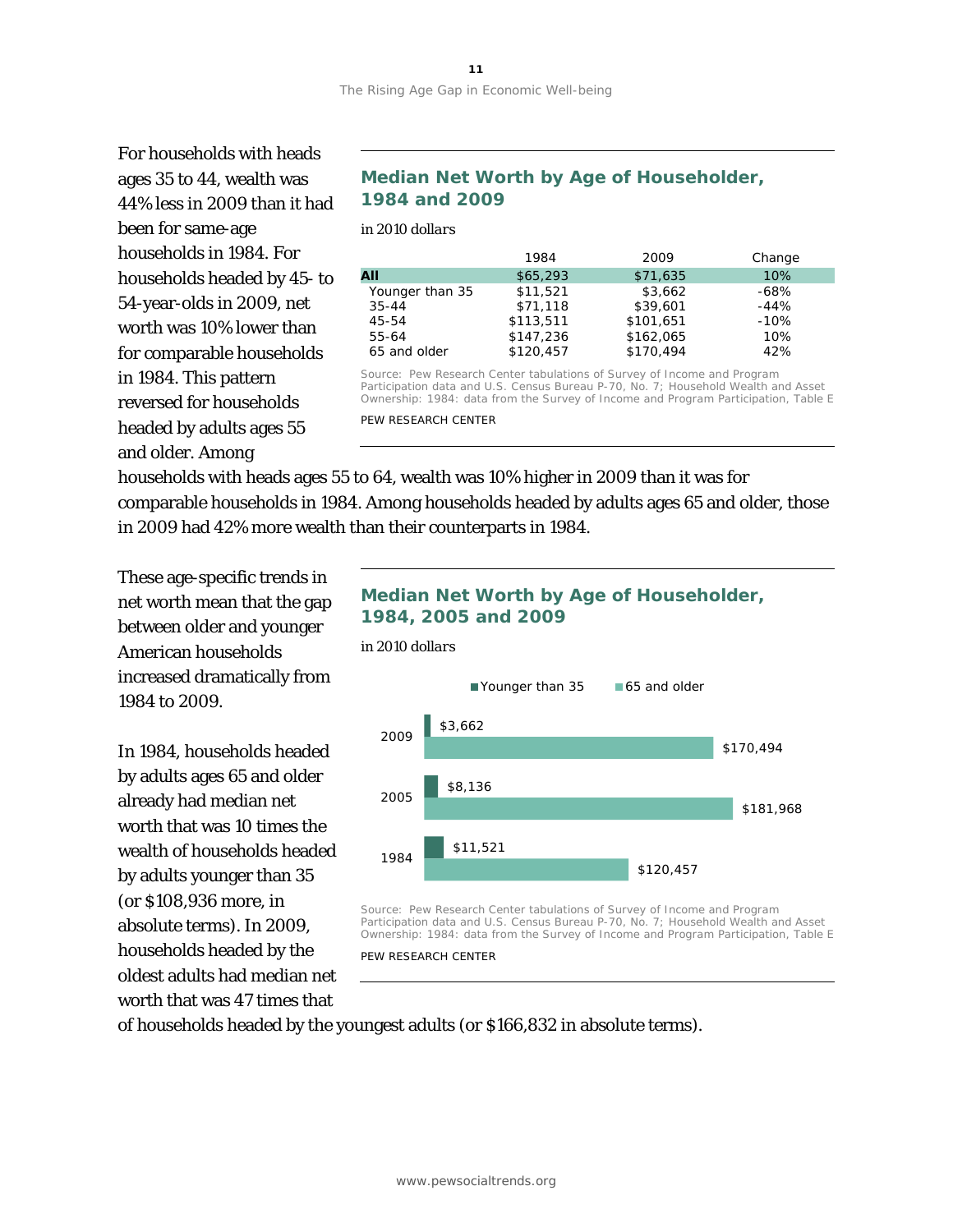The wealth gap between younger and older households was expanding even before the national recession began in December 2007. Even then, older households had more wealth than their counterpart households in previous decades, while younger households had less wealth than comparable households did in 1984.

The divergence of wealth was intensified by the recent economic crisis. The youngest households had the largest losses during this time, down 55% by 2009 compared with sameaged households in 2005. Households headed by adults ages 35 to 44 had net worth in 2009 that was 49% less than same-aged households in 2005.

Wealth losses were proportionally smaller for each subsequent age group, with households headed by adults ages 65 and older in 2009 having 6% less net worth than the oldest households in 2005.

### **Households with No or Negative Net Worth**

While median household net worth has increased 10% from 1984 to 2009, the share of households that have zero net worth or negative net worth has also increased.

In 1984, 11% of all households fell into this category, and by 2009, fully one-fifth (20%) of households reported having no positive net worth.

Younger households were far more likely than older households to lack positive net worth. More than one-third (37%) of households headed by people younger than 35 fell into this category in 2009, as did 23% of households headed by adults ages 35 to 44.

Some 17% of households headed by 45- to 54-year-olds had either no wealth or had negative wealth, as did 12% of households headed by 55- to 64-year-olds. Eight percent of households headed by adults ages 65 and older fell into this category.

The gap between young and old on this measure grew markedly from 1984 to 2009, due primarily to the growing share of young households with zero or negative net worth. The share among households headed by adults younger than 35 was 18 percentage points higher in 2009 than it had been in 1984. By comparison, this share was 2 percentage points higher in 2009 among households headed by adults ages 65 and older than it had been in 1984.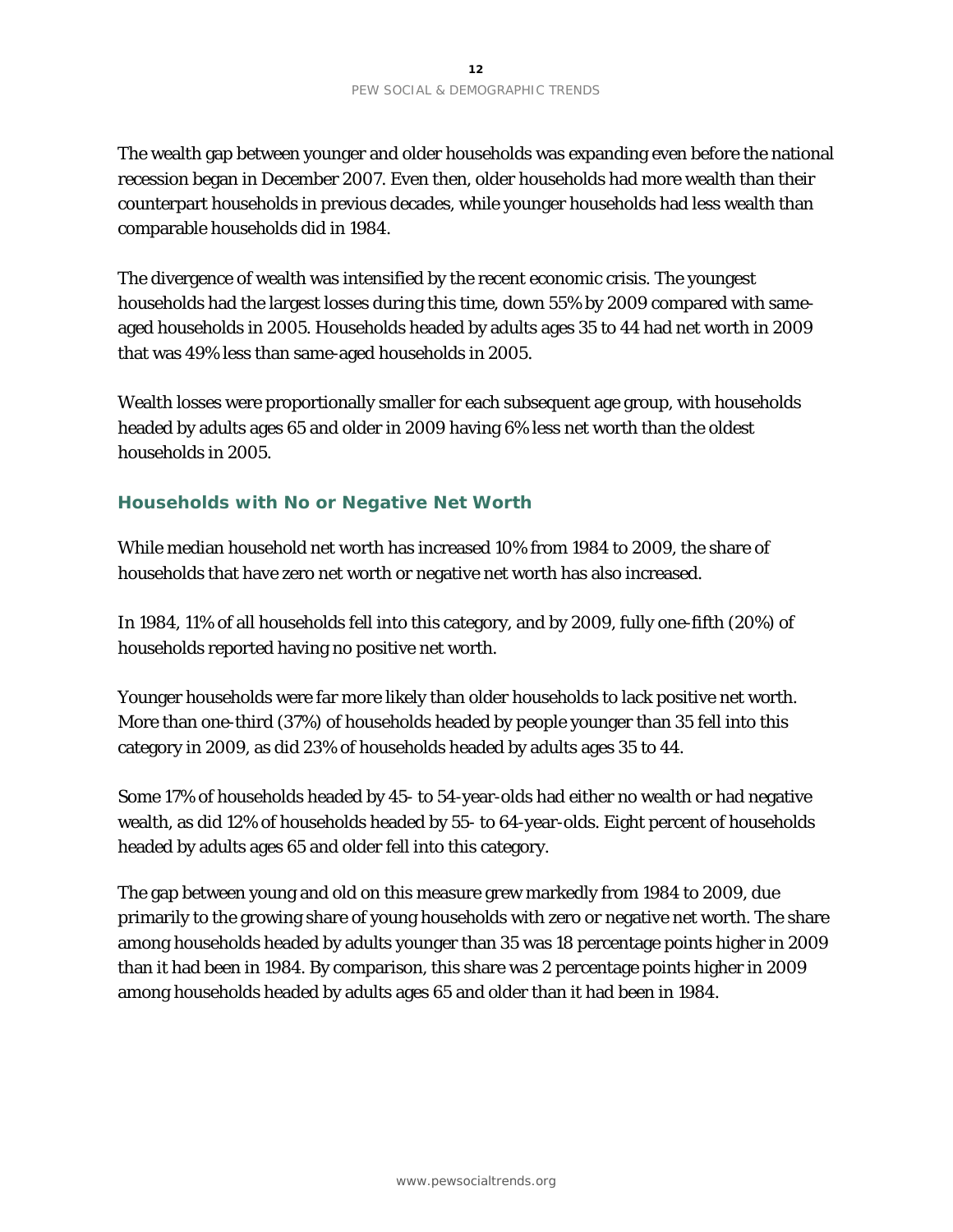While the divergence in the share of younger and older households with no positive net worth was already well under way by 2005, the onset of the recession sped up the process. Among households headed by people younger than 35, the share with negative or no wealth was seven percentage points higher in 2009 than it had been in 2005. By comparison, the share of households headed by adults ages 65 and older with no wealth or negative wealth was only one percentage point higher in 2009 than in 2005.

# **Share of Householders with No Net Worth or Negative Net Worth by Age of Householder, 1984, 2005 and 2009**



# **Growing Wealth Inequality**

Although this report does not delve deeply into how wealth is distributed overall,

Participation data and U.S. Census Bureau P-70, No. 7; *Household Wealth and Asset Ownership: 1984: data from the Survey of Income and Program Participation*, Table 4 PEW RESEARCH CENTER

it is notable that the share of households at the top and bottom of the wealth curve has grown. As shown above, a growing share of all households (and shares of all age groups) has no wealth or negative wealth.

A growing share of households also is at the top of the wealth distribution. In 1984, 6% of households had net worth in that year's dollars of at least \$250,000; in 2009, 13% of households had equivalent net worth in current dollars (\$491,572).

In 1984, 1% of households headed by adults younger than 35 had net worth of at least \$250,000 in 1984 dollars; in 2009, 2% had equivalent net worth in 2009 dollars. In 1984, 8%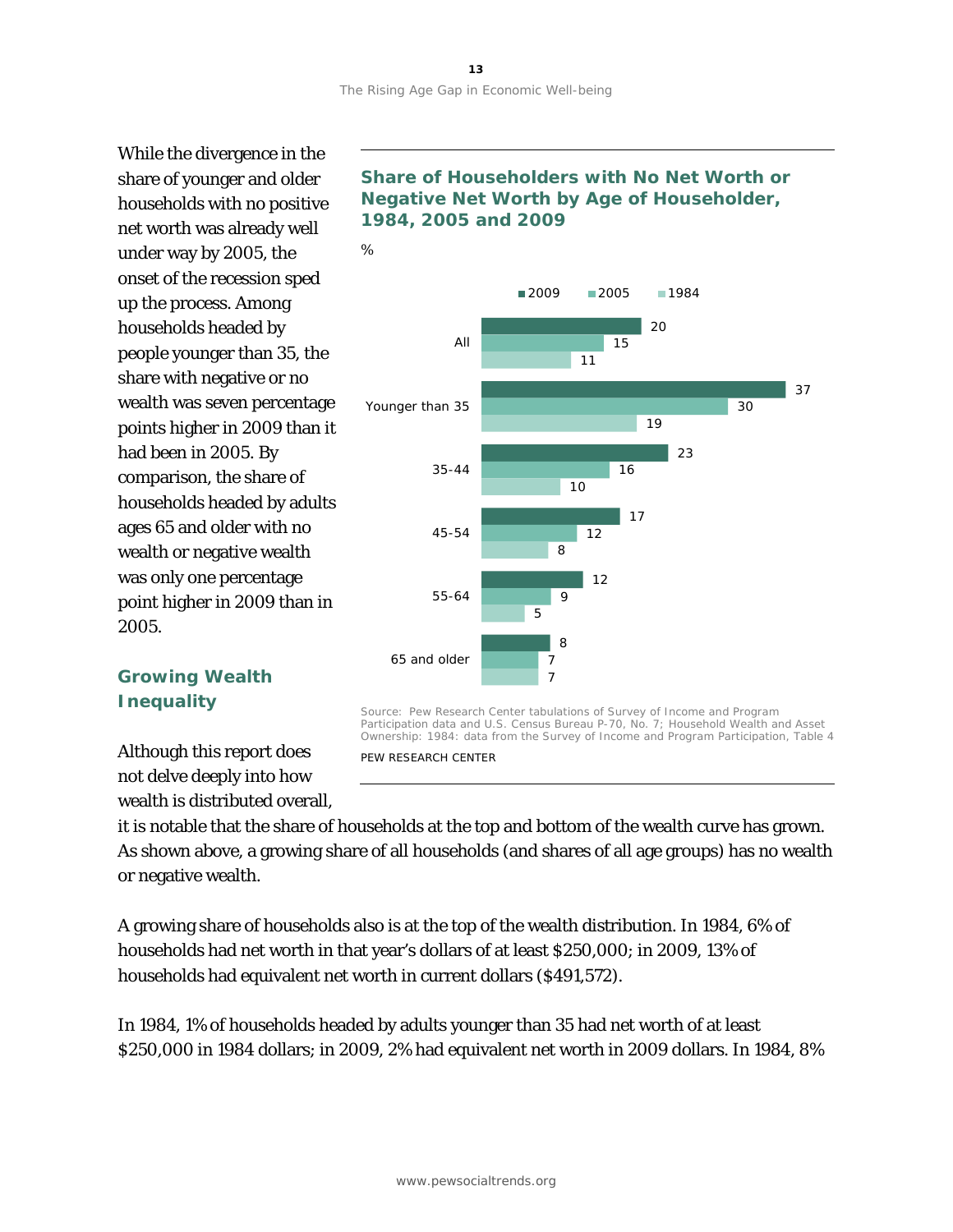of households headed by adults ages 65 and older had a net worth of at least \$250,000 in 1984 dollars; in 2009, 20% had equivalent net worth in 2009 dollars.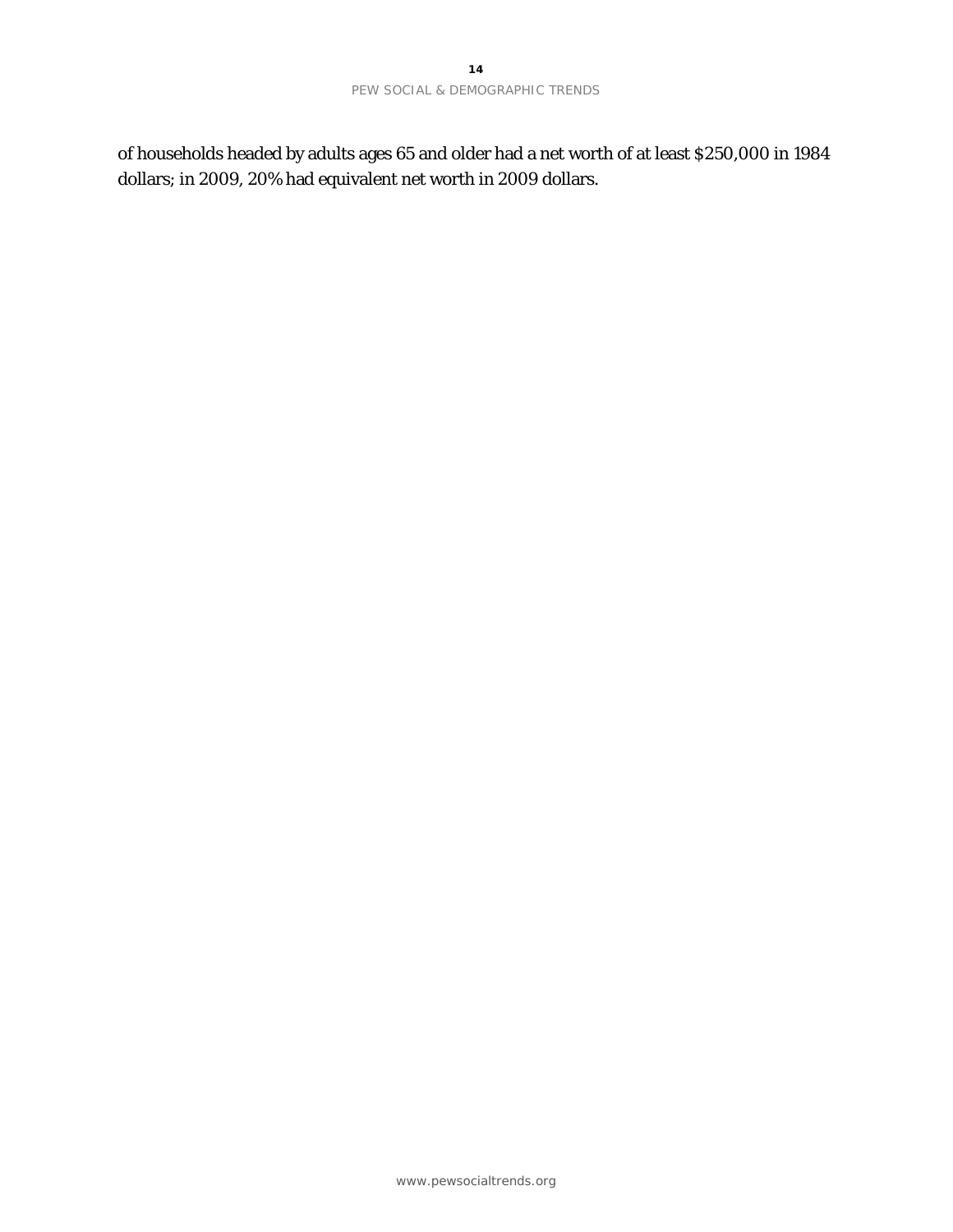# **Housing Component of Wealth**

For most Americans, the most important component of wealth is home equity, the difference between the value of a home and the amount owed on its mortgage(s). In 2009, home equity represented 39% of mean total net worth of U.S. households.[7](#page-16-0) The second most important component, stocks and mutual funds, accounted for a distant 16%.

Because home equity is such a crucial underpinning of wealth for the typical American household, any change in the value of homes has a major impact on net worth. The U.S. housing crisis that began in 2006 and drove down home values was the largest contributor to changes in wealth of the typical

 $\overline{a}$ 



*in 2010 dollars*



PEW RESEARCH CENTER

household in the past half-decade. Declines in equity were steepest for young homeowners.

The median net worth of all U.S. households increased to \$71,635 in 2009 from \$65,293 in 1984, a gain of 10%. However, if home equity is excluded, median net worth shows an 11% decline. Median net worth excluding home equity decreased to \$13,899 in 2009 from \$15,556 in 1984.

<span id="page-16-0"></span> $<sup>7</sup>$  Mean net worth is used here because median net worth, the statistic reported through the rest of this report, cannot be</sup> distributed across individual components.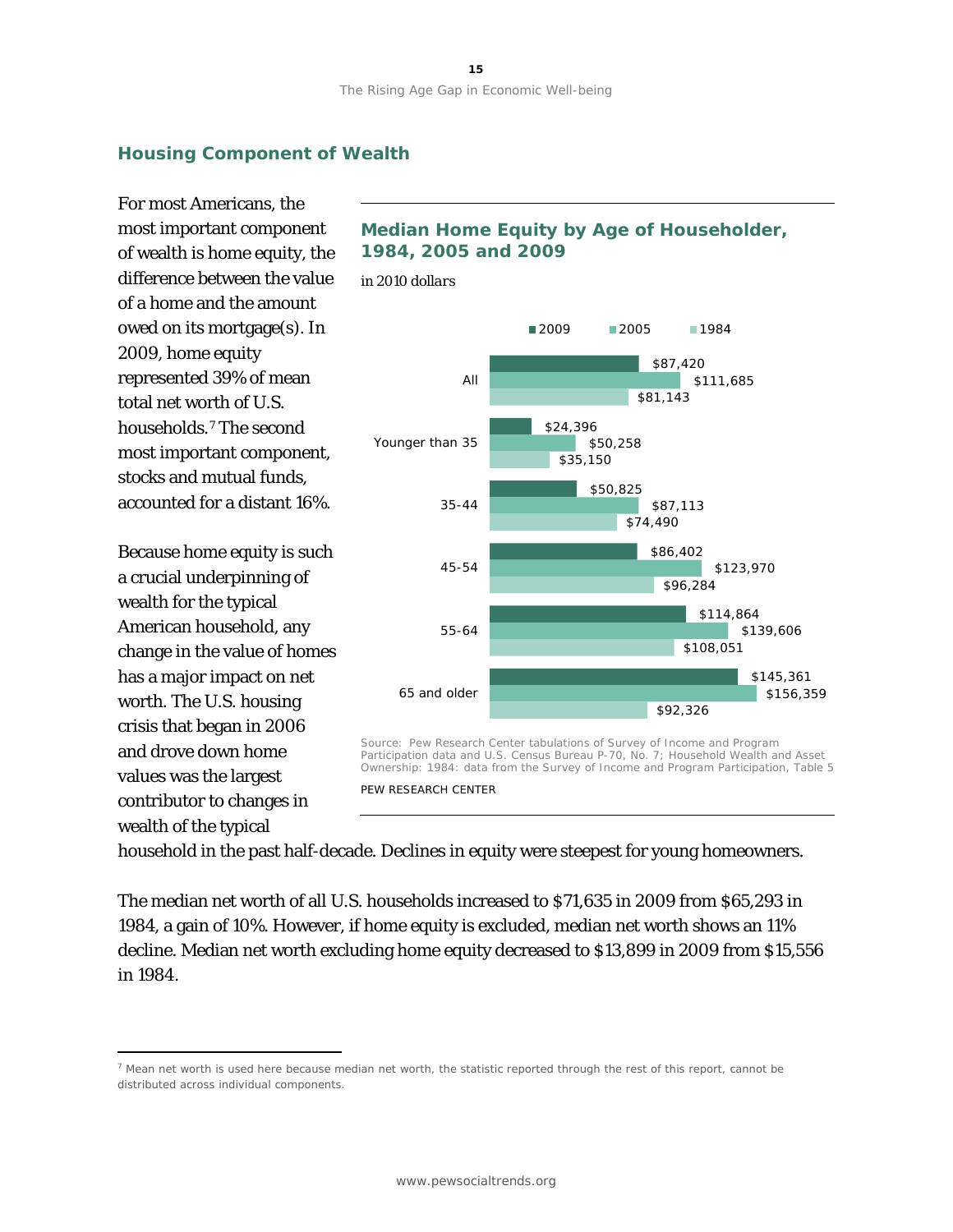The impact of home equity on wealth is even more decisive for older households. Americans ages 65 and older had a 42% gain in net worth from 1984 to 2009, but if home equity is excluded, their net worth veers into negative territory, declining by 33%. The median net worth of young households, on the other hand, is little affected by excluding home equity—it still drops 66% from 1984 to 2009 (rather than 68% if home equity is included).

The pattern for households headed by adults ages 55 to 64 resembles that of the oldest adults—an overall 10% gain in median net worth from 1984 to 2009 becomes a 6% loss without home equity. Among households headed by adults ages 45 to 54, median net worth does not change from 1984 to 2009 if home equity is excluded. Among households headed by adults ages 35 to 44, a 44% loss becomes a 24% loss if home equity is excluded from net worth.

# **Median Net Worth Excluding Home Equity by Age of Householder, 1984, 2005 and 2009**



Source: Pew Research Center tabulations of Survey of Income and Program Participation data and U.S. Census Bureau P-70, No. 7; *Household Wealth and Asset Ownership: 1984: data from the Survey of Income and Program Participation*, Table E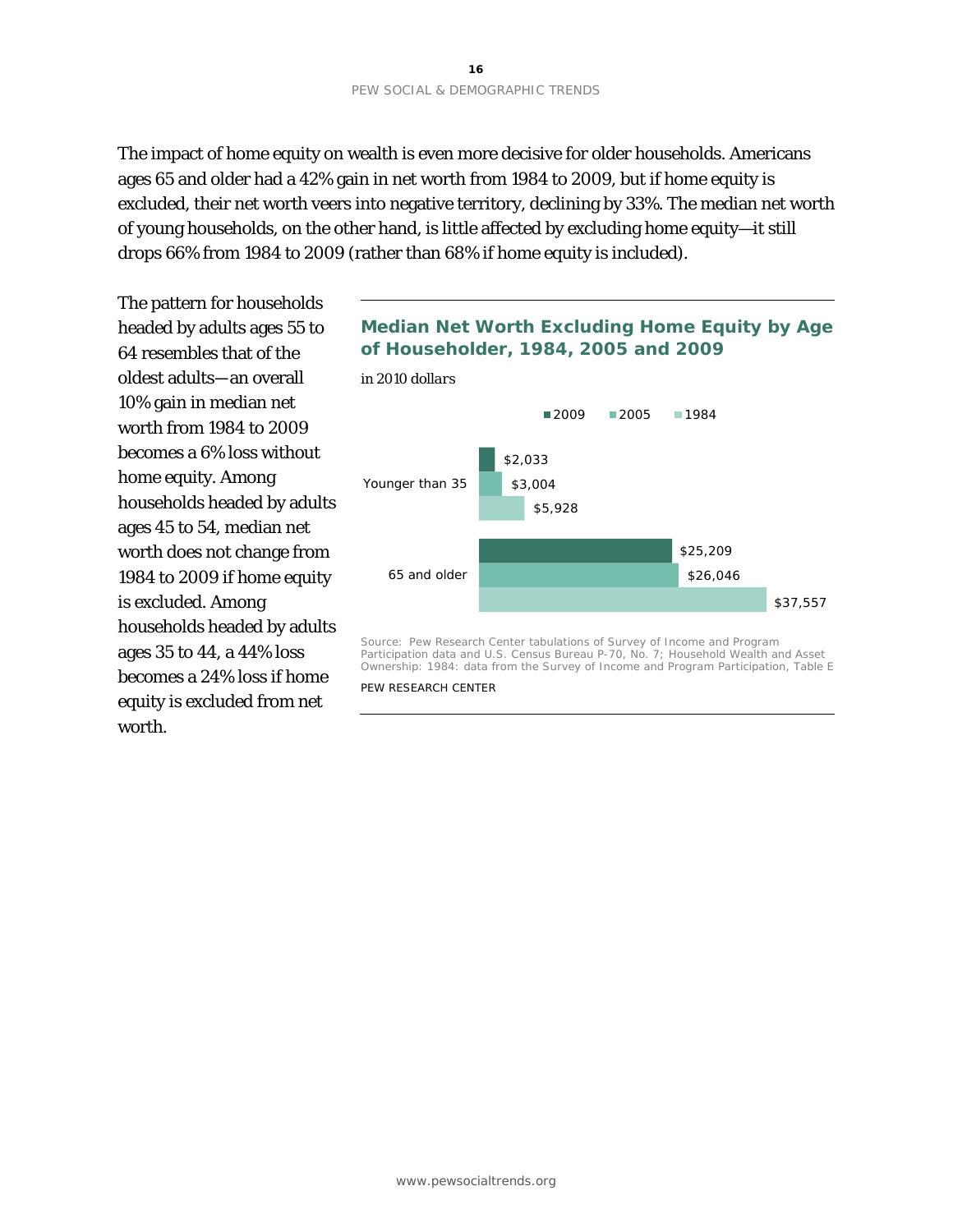### **Home Equity**

The recent nationwide plunge in housing values affected homeowners in all age groups, but older Americans experienced markedly smaller losses in home equity than younger ones. Older homeowners also had more good fortune over the longer term. Compared with their counterparts in 1984, older homeowners in 2009 had a substantial increase in median value of their home equity while younger ones had a notable loss.

From 2005 to 2009, American households' median level of home equity dropped by 22%, from

\$111,685 to \$87,420. It dropped most sharply for homeowners younger than 35, whose median equity plunged 51%, to \$24,396 in 2009 from \$50,258 in 2005. Households with homeowners ages 65 and older were relatively untouched: Their median home equity level declined only 7%, to \$145,361 from \$156,359. For the age groups in between, change followed a stair-step pattern of larger percentage losses for the younger groups than for the older ones.

Over the longer term, too, the oldest homeowner

**Change in Median Home Equity by Age of Householder, 1984-2009**



Note: Standardized to 2010 dollars.

Source: Pew Research Center tabulations of Survey of Income and Program Participation data and U.S. Census Bureau P-70, No. 7; *Household Wealth and Asset Ownership: 1984: data from the Survey of Income and Program Participation*, Table 5

PEW RESEARCH CENTER

households have experienced the largest rises in home equity compared with their same-age counterparts in earlier decades, while younger householders have had the largest losses. Overall, the median equity level of owned homes rose 8% from 1984 to 2009. For households with homeowners younger than 35, though, equity was 31% less in 2009 than 1984. For households with owners ages 65 and older, the median equity value rose 57% during this period.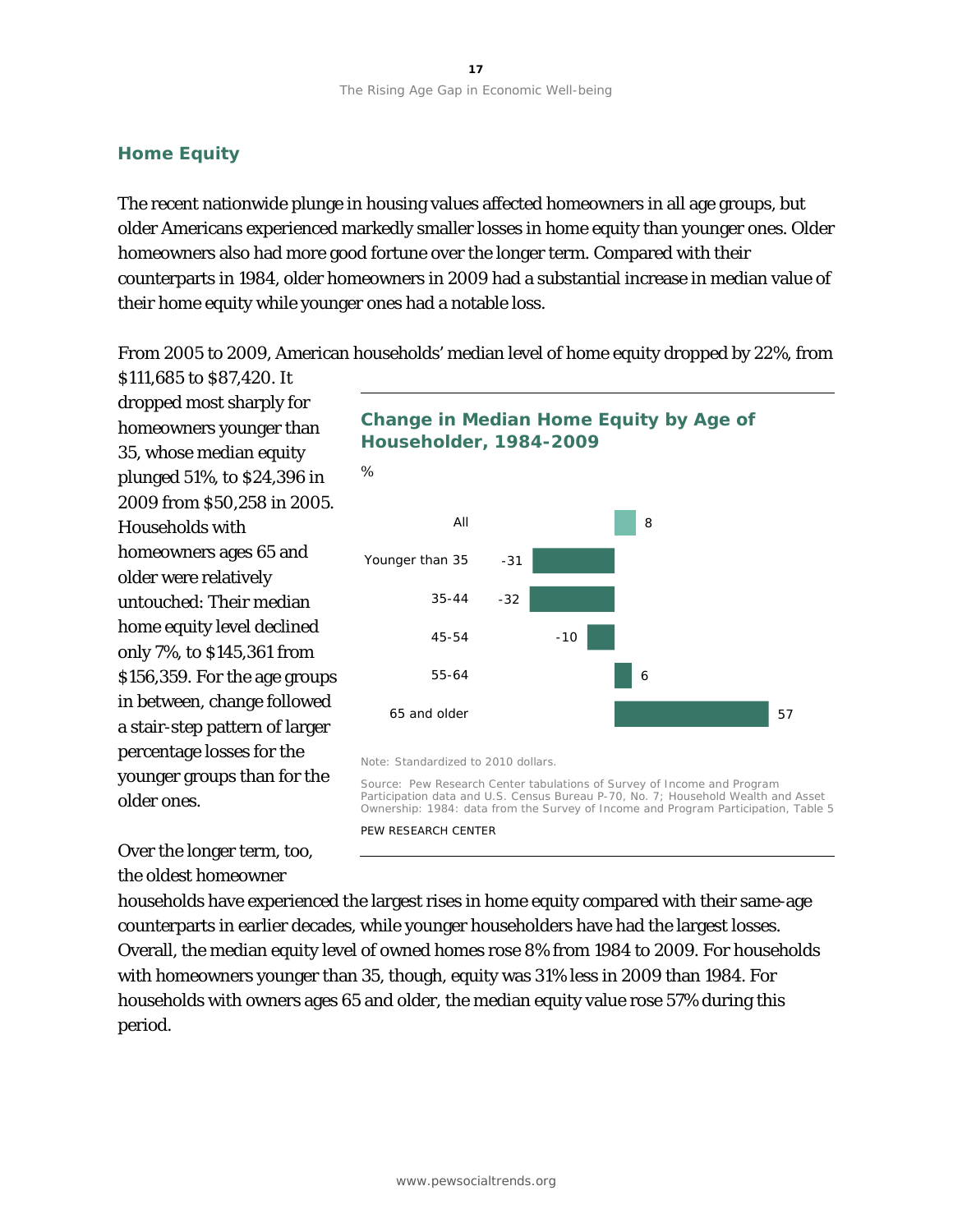As the accompanying chart shows, the only other group with a gain in median equity from 1984 to 2009 was households with homeowners ages 55 to 64, who gained 6%. Householders ages 35 to 44 experienced a loss of 32% over the 1984-2009 period; those ages 45 to 54 experienced a 10% loss.

### **Homeownership Rates**

Two-thirds of American householders (66%) owned their homes in 2009.[8](#page-19-0) As might be expected, older households are more likely than younger ones to own a home, which helps account for their greater wealth.

Although home equity is the largest source of American household wealth, other types of assets are more widely owned. They include motor vehicles (84%) as well as savings accounts and other interest-earning assets at financial institutions (65%).

The U.S. homeownership rate has declined since 2005, when it was 68%, but has risen since 1984, when it was 64%. Only one group had

 $\overline{a}$ 





Source: Pew Research Center tabulations of Survey of Income and Program Participation data and U.S. Census Bureau P-70, No. 7; *Household Wealth and Asset Ownership: 1984: data from the Survey of Income and Program Participation*, Table 1

PEW RESEARCH CENTER

higher homeownership rates in 2009 than in 1984—households headed by adults ages 65 and older. These older householders, as well as householders ages 55 to 64, also had no decline in homeownership from 2005 to 2009.

<span id="page-19-0"></span><sup>&</sup>lt;sup>8</sup> Homeownership rates are from the Survey of Income and Program Participation, so they may differ from other homeowner statistics published by the Census Bureau.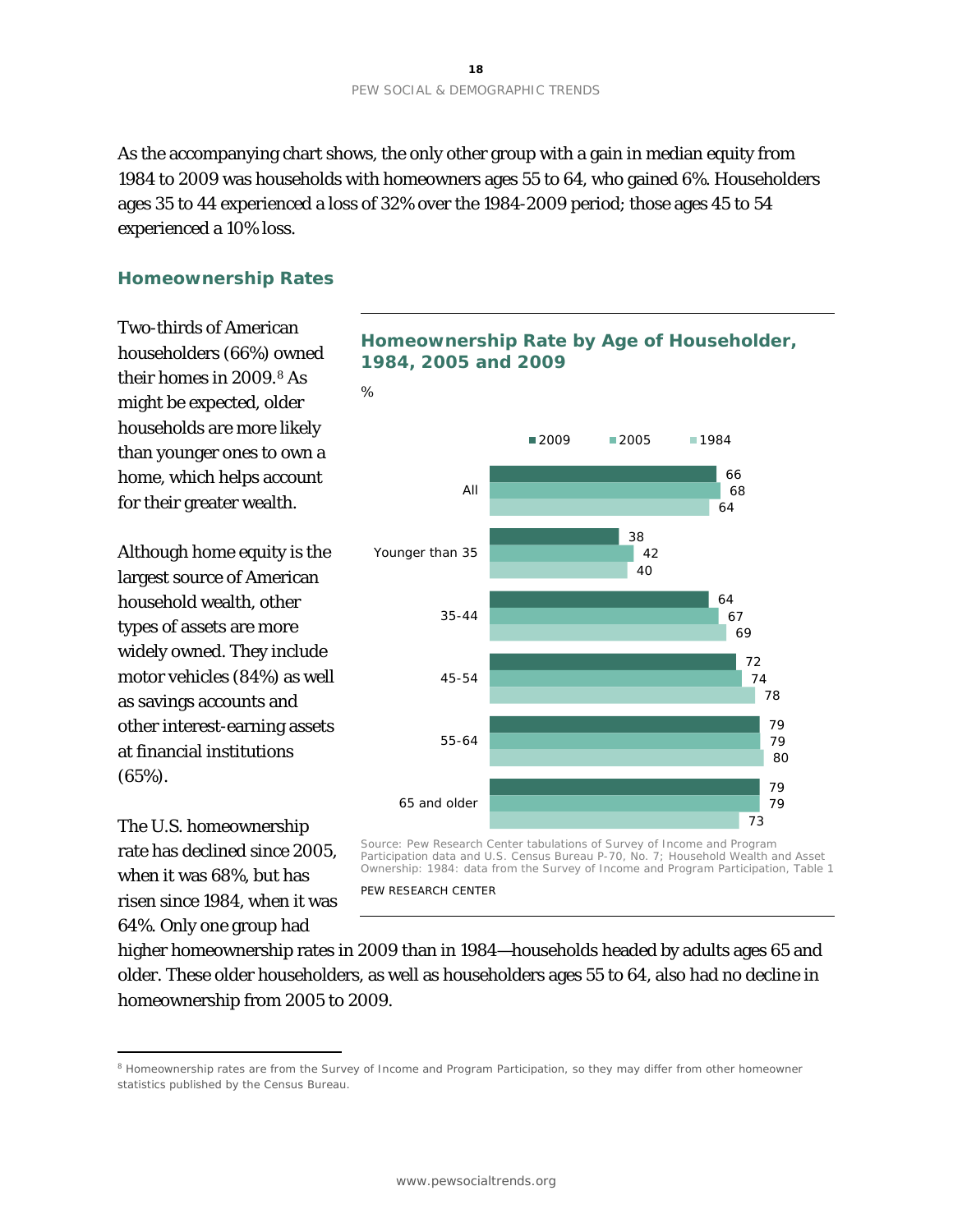By contrast, the share of householders younger than 35 who own homes fell to 38% in 2009 from 42% in 2005, the largest percentage point decline among age groups. In 1984, 40% of householders in this age group owned their own homes.

The share of owners in 2009 was lower than in both 2005 and 1984 for householders ages 35 to 44 and householders ages 45 to 54. Among 55- to 64-year-olds, homeownership was steady from 2005 to 2009 but has edged downward since 1984.

# **Portfolio Value of Homes**

Among all households, both renters and owners, owned homes represented 39% of mean total net worth in 2009. The share of wealth represented by a home depends on the home's value and on the value of other assets in a household's portfolio, offset by debt.

Among households headed by adults ages 65 and older, 44% of mean total wealth in 2009 was in the value of their home. For the comparable age group in 1984, the home represented just 39% of total wealth.

For households headed by adults younger than 35, an owned home accounted for 31% of mean net worth in 2009, down from 46% in 1984. The share of mean total net worth accounted for by home equity among these young adults had been 52% in 2005, before the national fall in housing prices.

This decline in housing's share of mean net worth for young households—from 52% of net worth in 2005 to 31% of net worth in 2009—was much steeper than the decline for the oldest households. For households headed by adults ages 65 and older, housing represented 51% of mean net worth in 2005 and 44% in 2009.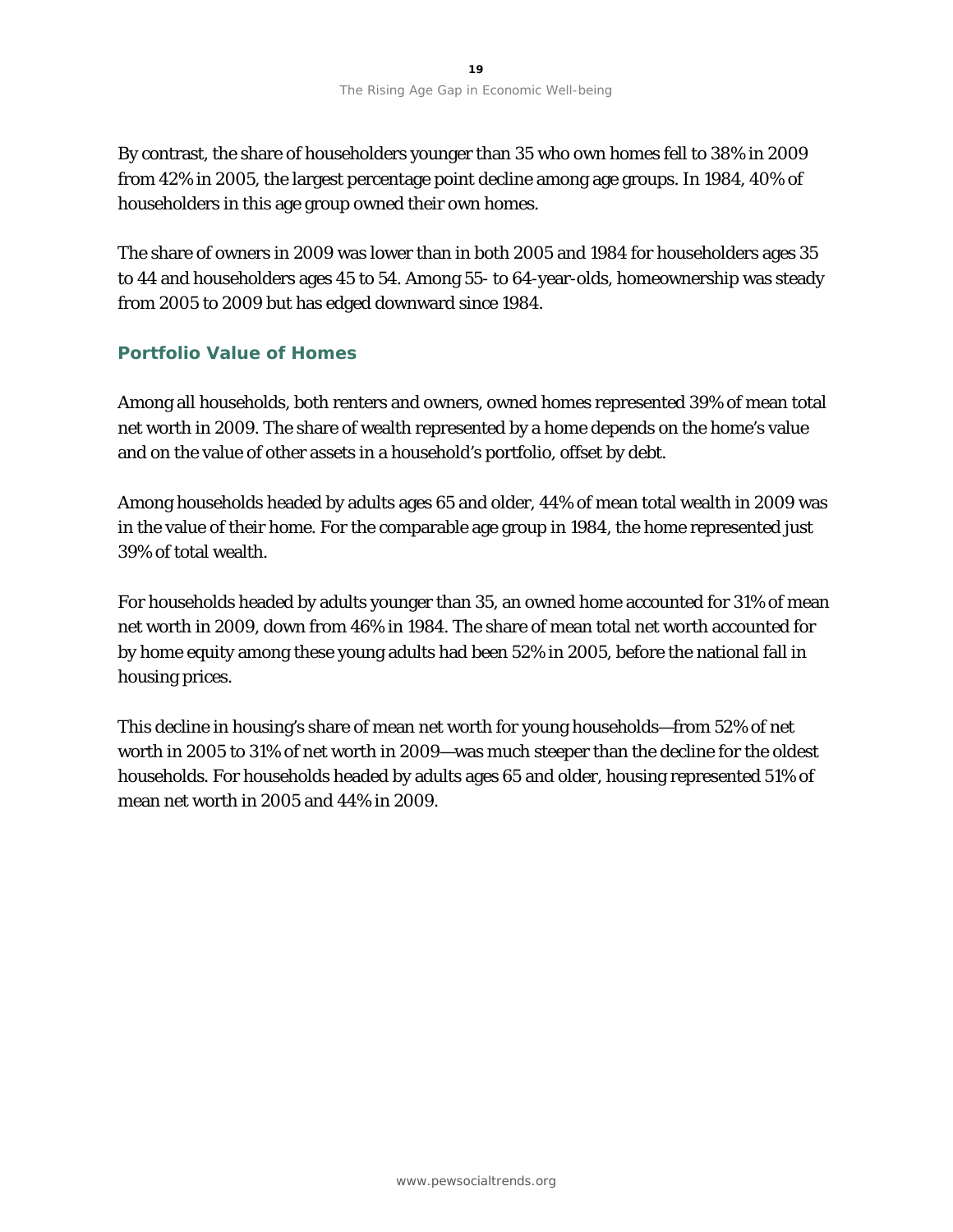# **CHAPTER 2: INCOME, POVERTY, EMPLOYMENT**

In 2010, the median adjusted household income in the U.S. was \$57,297.[9](#page-21-0)

Across age groups, this measure of economic wellbeing is lowest for the oldest households and highest for those in late middle age. Median adjusted 2010 household income was \$49,145 among households headed by adults younger than age 35 and \$70,118 in households headed by adults ages 45 to 54. Adjusted income was virtually identical (\$69,847) in households headed by adults ages 55 to 64. In households where the head of household is age 65 and older, income drops to \$43,401.

 $\overline{a}$ 



**Median Adjusted Household Income by Age of** 

Notes: Standardized to a household size of three. See appendix for details. Middle data label is 1984.

Source: Pew Research Center tabulations of the Current Population Survey Annual Social and Economic Supplement (IPUMS)

PEW RESEARCH CENTER

These values reflect marked increases for all groups since 1967, even controlling for inflation. Median adjusted household income increased by 45% during this 43-year period. Increases were smallest for households headed by adults younger than age 35, where incomes rose 27%. Conversely, the income of households headed by adults ages 65 and older more than doubled from 1967 to 2010. Incomes increased by 48% for households headed by 35- to 44-year-olds, by 41% for households headed by 45- to 54-year-olds, and by 54% for households headed by 55- to 64-year-olds.

Changes in household income from 1984 to 2010 are far smaller in magnitude but follow a similar pattern across age groups. Younger households experienced relatively small income

<span id="page-21-0"></span><sup>9</sup> Income figures are standardized to household size of three; see appendix for details.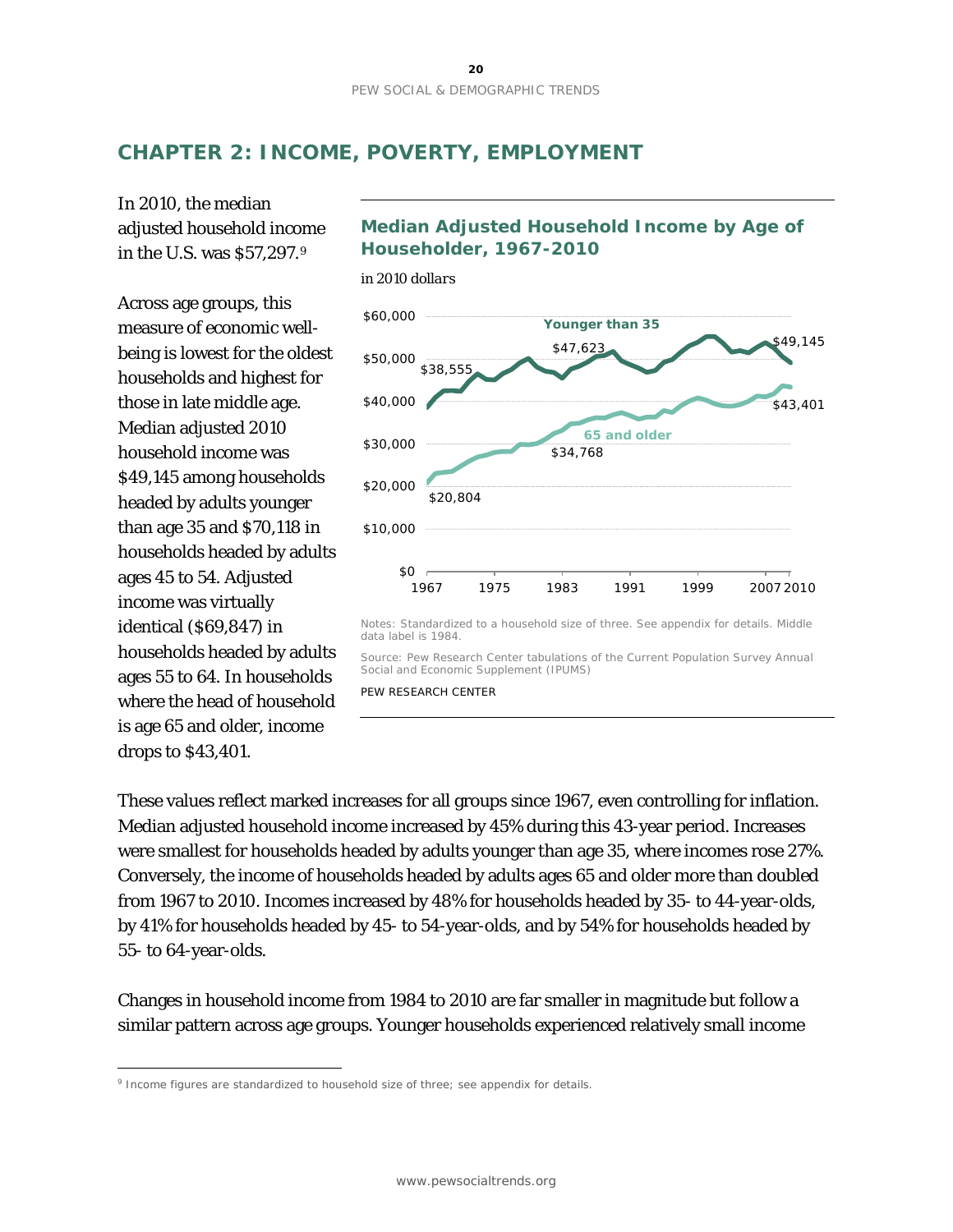increases of 3% over the 26-year period. Income in households headed by adults ages 35 to 44 increased 9%, and the increase was 7% for households headed by adults ages 45 to 54. Older households experienced larger increases—23% in households headed by 55- to 64-year-olds and 25% for households headed by adults ages 65 or older.

45 27 48 41 54 109 All Younger than 35 35-44 45-54 55-64 65 and older The wide variance in income changes across age groups has produced a dramatic narrowing of the adjusted income gap between younger and older households. In 1967, households headed by adults ages 65 or older had median adjusted household incomes of \$20,804—a number that was roughly half (54%) the income of households headed by adults younger than 35 (\$38,555). By 1984, household incomes among the oldest adults had risen markedly to \$34,768 and **Change in Median Adjusted Household Income by Age of Householder, 1967-2010** *%* Note: Standardized to 2010 dollars and a household size of three. See appendix for details. Source: Pew Research Center tabulations of the Current Population Survey Annual Social and Economic Supplement (IPUMS) PEW RESEARCH CENTER

incomes for households headed by adults younger than 35 had increased to \$47,623.

Flash forward to 2010, and the incomes of older and younger households have converged even more, to \$49,145 among those younger than 35 and \$43,401 among those ages 65 and older.

Even prior to the recession, the incomes of older households were catching up to those of younger households, but the onset of the recession accelerated this trend. Overall, adjusted household incomes have taken a hit in the period that included the 2007-2009 recession and the following year; this is the case for all households headed by people younger than 65. Losses in median adjusted household income from 2005 to 2010 ranged from 4 percent (for households headed by adults younger than 35) to 10 percent (for households headed by adults ages 45 to 54). Among households headed by people ages 65 and older, however, adjusted household income increased 8 percent above its pre-recession value.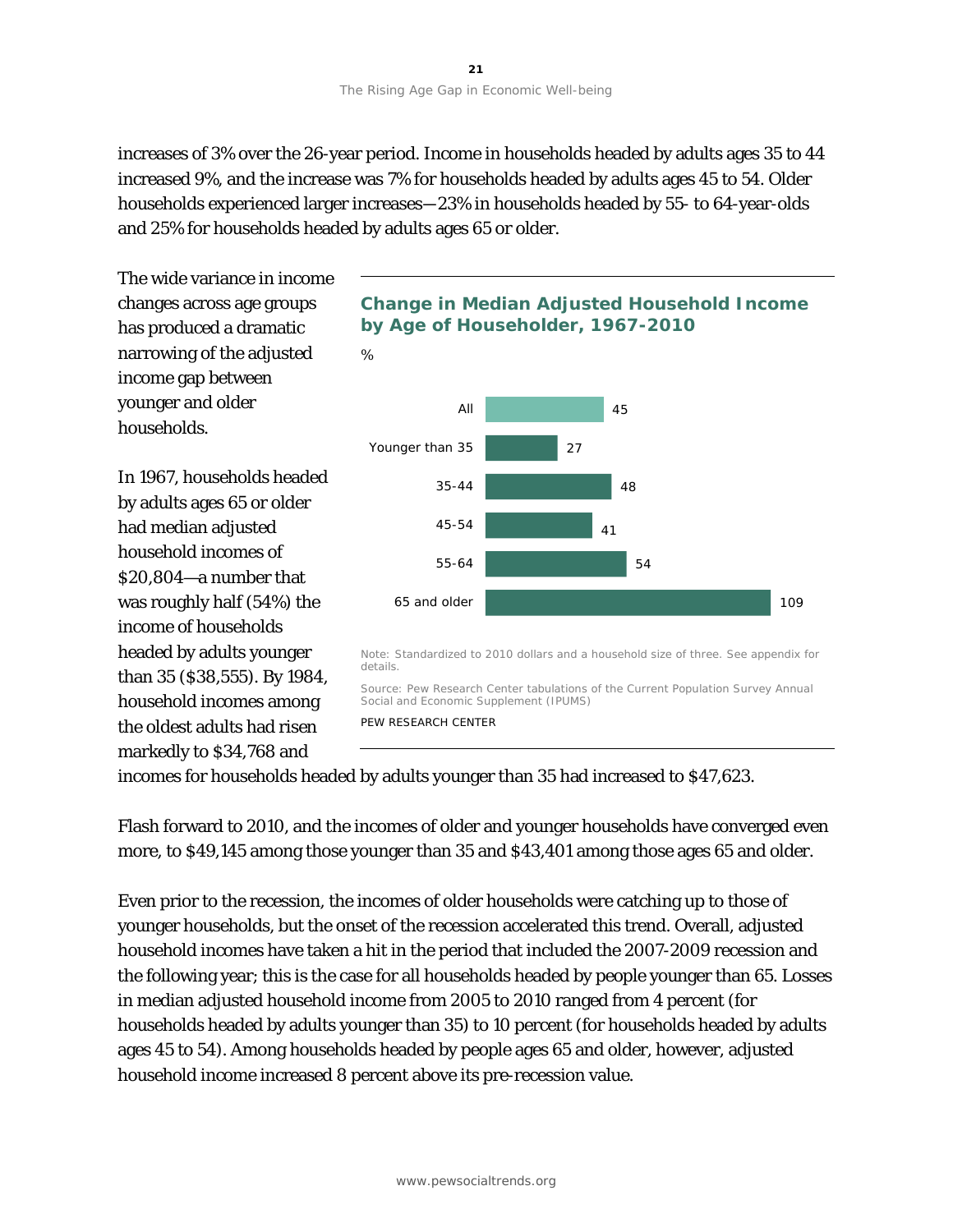The sources of income for households headed by adults ages 65 and older include a steady share of total income, about 55%, from Social Security over more than the past three decades. Consistent with the rising share of older adults who are employed, the share of income in their households from wages and salaries has increased somewhat, from 14% in 2000 to 17% in 2010.

Among households headed by young adults, wages and salaries have dipped as a share of all income, from 87% in 2000 to 82% in 2010. More information on the sources of income in older and younger households can be found in the appendix tables.

### **Poverty**

Across time, the share of households in poverty veers in opposite directions for households headed by older and younger adults.

Poverty rates for households headed by adults ages 65 and older dropped dramatically from 1967 to 1980, then continued to decline, albeit more slowly, to the present day. In 2010, 11% of households headed by adults ages 65 and older were in poverty, compared with 33% in 1967.



# **Share of Households in Poverty by Age of Householder, 1967-2010**



PEW RESEARCH CENTER

than 35, meanwhile, began climbing in the 1980s and today are notably higher than they were in 1967. Among households headed by an adult younger than 35, 22% were in poverty in 2010, compared with 12% in 1967.

Among households headed by 35- to 44-year-olds, 9% were in poverty in 1967 and 14% in 2010. Among households headed by 45- to 54-year-olds, 8% were in poverty in 1967 and 12%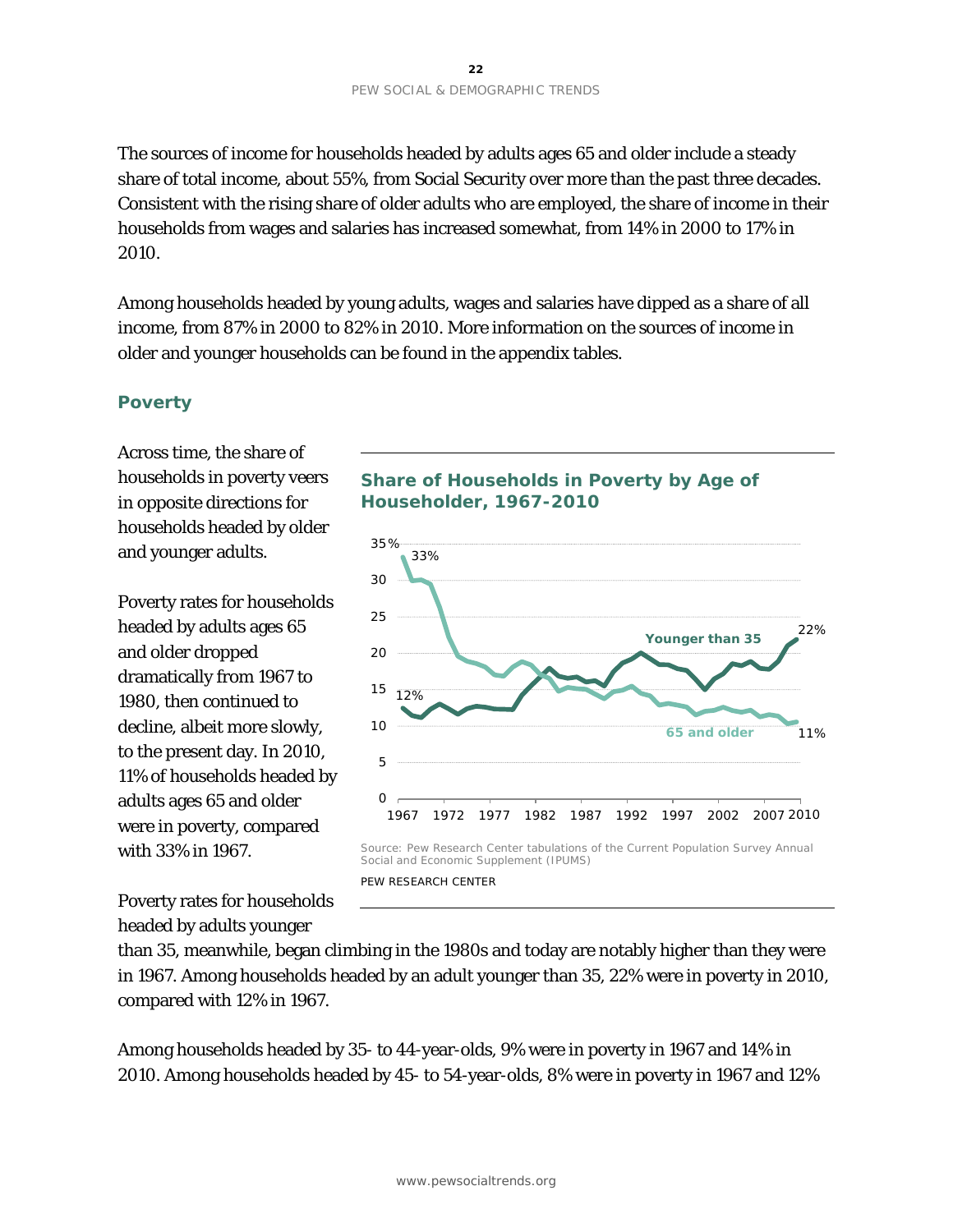in 2010. Among households headed by 55- to 64-year-olds, 14% were in poverty in 1967 and 12% in 2010.

In keeping with this report's focus on households, the analysis of poverty has been computed at the household level. The official U.S. government poverty statistics come from the same data source, the Current Population Survey, but are computed for individuals. Both the household measures and the individual measures show a long-term decline in poverty rates for older Americans.

# **Employment**

The share of older adults who are employed has been growing, while the share of younger adults who are employed has been shrinking. (This section is based on analysis of statistics for people, which differs from the household focus of this report overall.)

As the accompanying chart shows, the employment rate of the population ages 65 and older, while still less than 20%, has risen over the past decade; the share of 20 to 34-year-olds who are employed has declined over the same period.

 $\overline{a}$ 

# **Share of Population Employed, Ages 65 and Older, 1967-2010**



The motivation of workers ages 65 and older was explored in a 2009 Pew Research Center survey, which found that 54% say they work because they want to, 17% because they need the money and 27% for a mix of both reasons.[10](#page-24-0) One reason for the decline in the employment rate

<span id="page-24-0"></span><sup>&</sup>lt;sup>10</sup> See "Recession Turns a Graying Office Grayer," Pew Research Center's Social & Demographic Trends project, Sept. 3, 2009, [http://www.pewsocialtrends.org/2009/09/03/recession-turns-a-graying-office-grayer/.](http://www.pewsocialtrends.org/2009/09/03/recession-turns-a-graying-office-grayer/)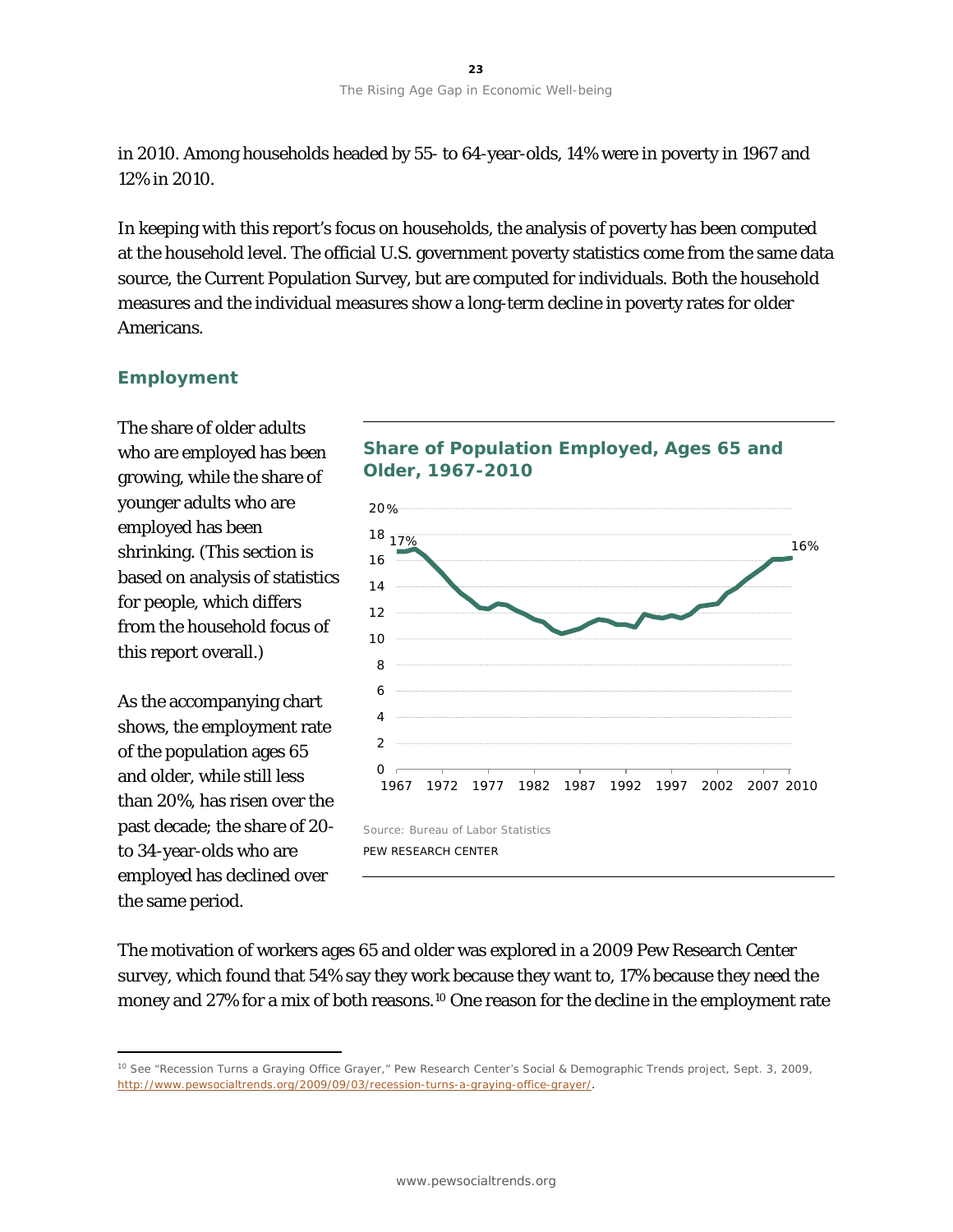among the young is that a growing share are in school, forgoing wages now for potential higher earnings later.<sup>[11](#page-25-0)</sup>

Unemployment rates for young adults also are higher than for the oldest adults (11.7% compared with 6.7% in 2010), which has been true for many years, according to data from the Bureau of Labor Statistics.

 $\overline{a}$ 





<span id="page-25-0"></span><sup>&</sup>lt;sup>11</sup> For more information on rising college enrollments, see [http://www.pewsocialtrends.org/2009/10/29/college-enrollment-hits](http://www.pewsocialtrends.org/2009/10/29/college-enrollment-hits-all-time-high-fueled-by-community-college-surge/)[all-time-high-fueled-by-community-college-surge/.](http://www.pewsocialtrends.org/2009/10/29/college-enrollment-hits-all-time-high-fueled-by-community-college-surge/)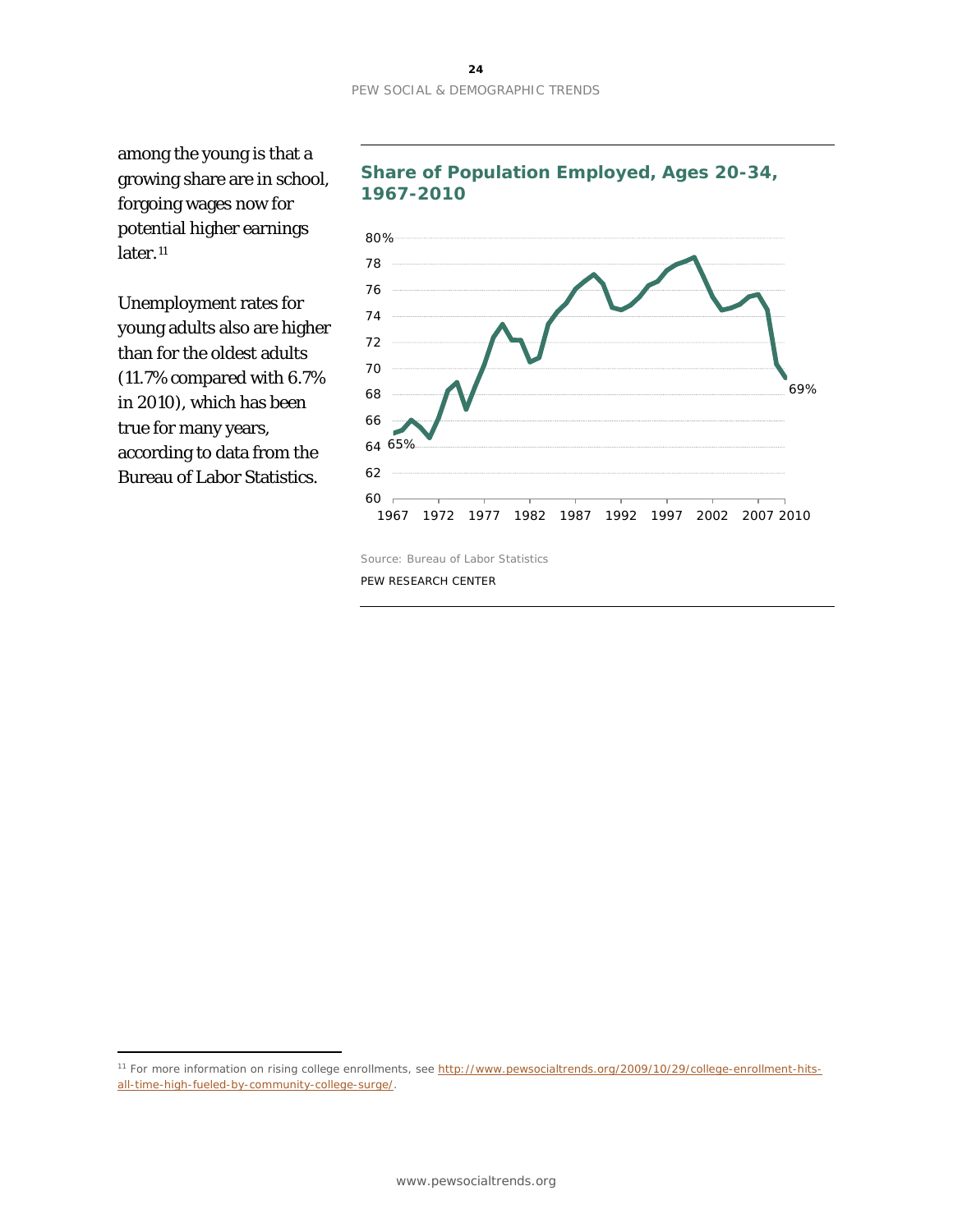# **REFERENCES**

- Bricker, Jesse, Brian Bucks, Arthur Kennickell, Traci Mach and Kevin Moore. "Surveying the Aftermath of the Storm: Changes in Family Finances from 2007 to 2009," Federal Reserve Board, Finance and Economics Discussion Series, Working Paper 2011-17, March 2011. <http://www.federalreserve.gov/pubs/feds/2011/201117/>
- DeNavas-Walt, Carmen, Bernadette D. Proctor and Jessica C. Smith. "Income, Poverty, and Health Insurance Coverage in the United States: 2010," U.S. Census Bureau, Current Population Reports, P60-239, September 2011. <http://www.census.gov/prod/2011pubs/p60-239.pdf>
- Garner, Thesia, Javier Ruiz-Castillo and Mercedes Sastre. "The Influence of Demographics and Household-Specific Price Indices on Consumption-Based Inequality and Welfare: A Comparison of Spain and the United States," *Southern Economic Journal*, vol. 70, no. 1 (2003): 22-48.
- Grusky, David B., Bruce Western and Christopher Wimer, eds. *The Great Recession* (New York: Russell Sage Foundation, 2011).
- Johnson, David S., Timothy M. Smeeding and Barbara Boyle Torrey. "Economic Inequality Through the Prisms of Income and Consumption," *Monthly Labor Review*, vol. 128, no. 4 (April 2005): 11-24. <http://www.bls.gov/opub/mlr/2005/04/art2full.pdf>
- Kochhar, Rakesh, Richard Fry and Paul Taylor. "Wealth Gaps Rise to Record Highs Between Whites, Blacks and Hispanics," Pew Research Center, July 26, 2011. [http://www.pewsocialtrends.org/2011/07/26/wealth-gaps-rise-to-record-highs](http://www.pewsocialtrends.org/2011/07/26/wealth-gaps-rise-to-record-highs-between-whites-blacks-hispanics/)[between-whites-blacks-hispanics/](http://www.pewsocialtrends.org/2011/07/26/wealth-gaps-rise-to-record-highs-between-whites-blacks-hispanics/)
- Lamas, E.J., and J.M. McNeil. "Household Wealth and Asset Ownership: 1984: Data from the Survey of Income and Program Participation," U.S. Census Bureau, Current Population Reports, P70-7, July 1986. <http://www.census.gov/sipp/p70s/p70-7.html>
- Orzechowski, Shawna, and Peter Sepielli. "Net Worth and Asset Ownership of Households: 1998 and 2000," U.S. Census Bureau, Current Population Reports, P70-88, May 2003. <http://www.census.gov/prod/2003pubs/p70-88.pdf>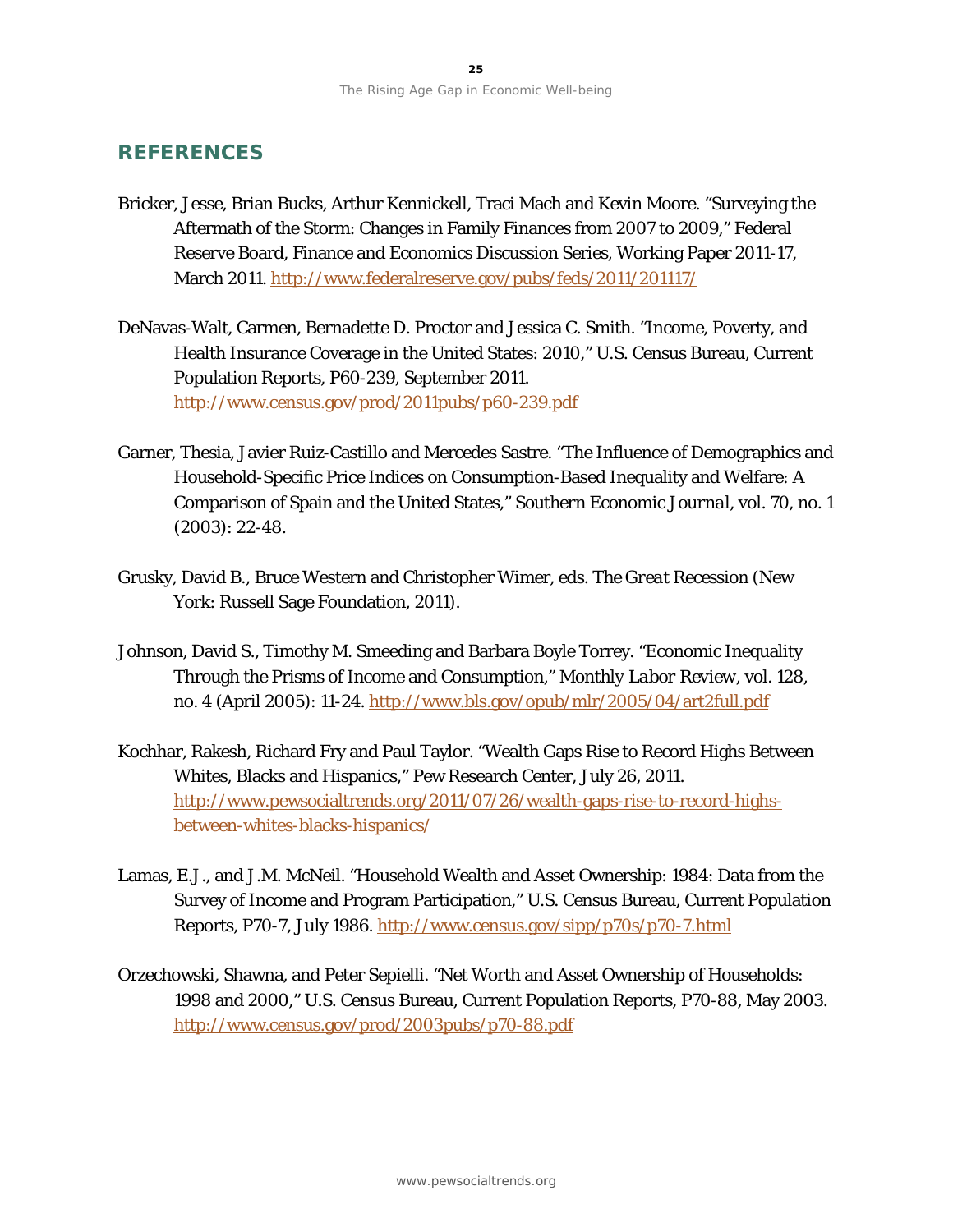Short, Kathleen, Thesia Garner, David Johnson and Patricia Doyle. "Experimental Poverty Measures: 1990 to 1997," U.S. Census Bureau, Current Population Reports, P60-205, June 1999. <http://www.census.gov/prod/99pubs/p60-205.pdf>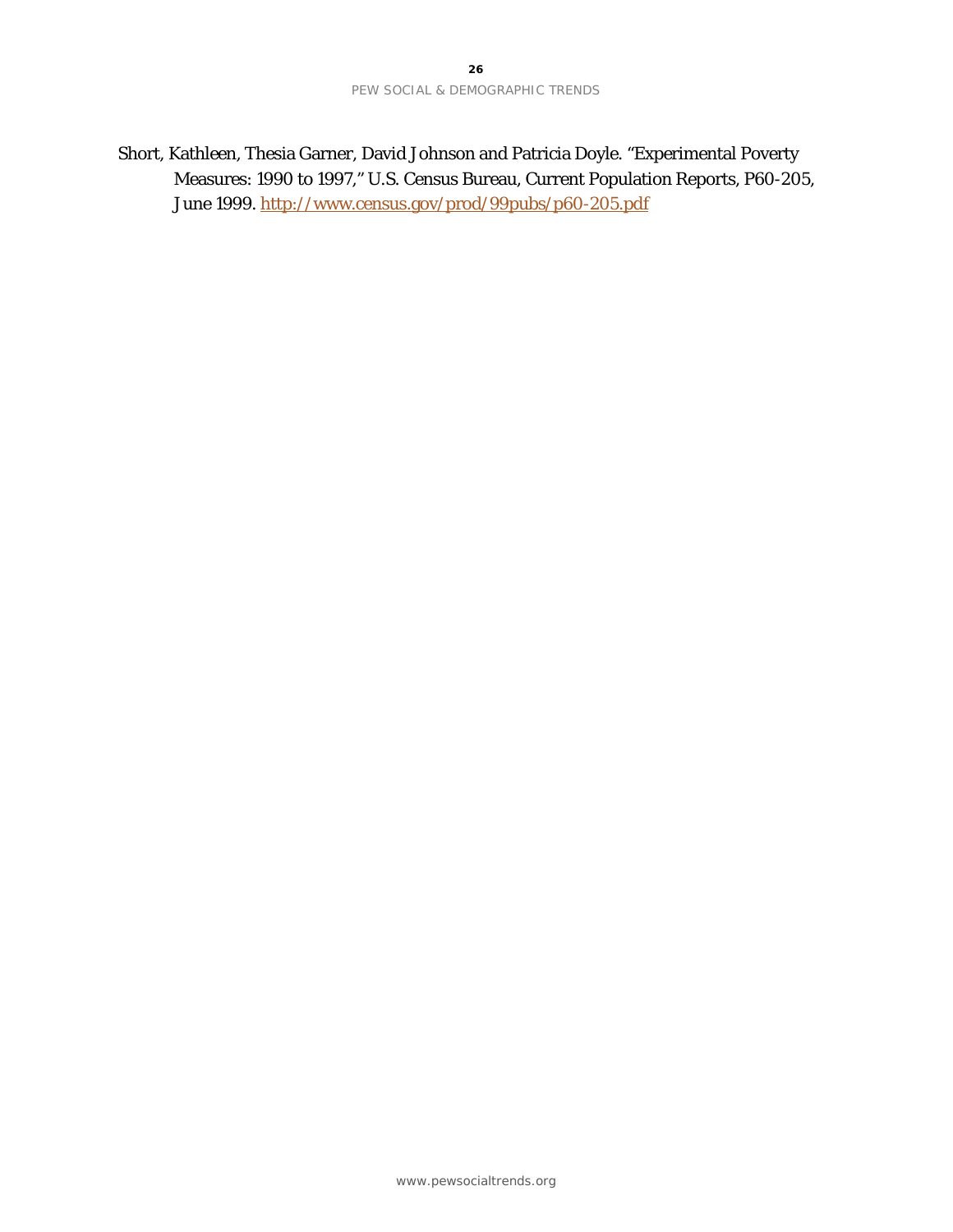# **APPENDIX A: DATA SOURCES AND METHODOLOGY**

## **Survey of Income and Program Participation**

The figures on the wealth of households are derived from the U.S. Census Bureau's Survey of Income and Program Participation (SIPP). SIPP is one of the few nationally representative data sources on the assets and liabilities of households. SIPP has periodically asked a detailed set of questions on assets and liabilities, and SIPP is the basis for the Census Bureau's P-70 series of reports on household wealth. The 1984 figures come directly from the Census Bureau's 1986 P-70 report *[Household Wealth and Asset Ownership: 1984: Data from the](http://www.census.gov/sipp/p70s/p70-7.html)  [Survey of Income and Program Participation](http://www.census.gov/sipp/p70s/p70-7.html)*.

SIPP is nationally representative of the civilian non-institutionalized population in the United States. The 1984 figures exclude persons in group quarters and, for the sake of comparability, the 2009 tabulations do as well.

The 2009 asset and liability figures derive from wave 4 of the 2008 SIPP panel. The household interviews were conducted from September to December 2009. Each month, one-quarter of the households were asked about their household net worth as of the last day of the prior month. So the 2009 net worth figures are a composite of the assets and liabilities of households as of August to November 2009.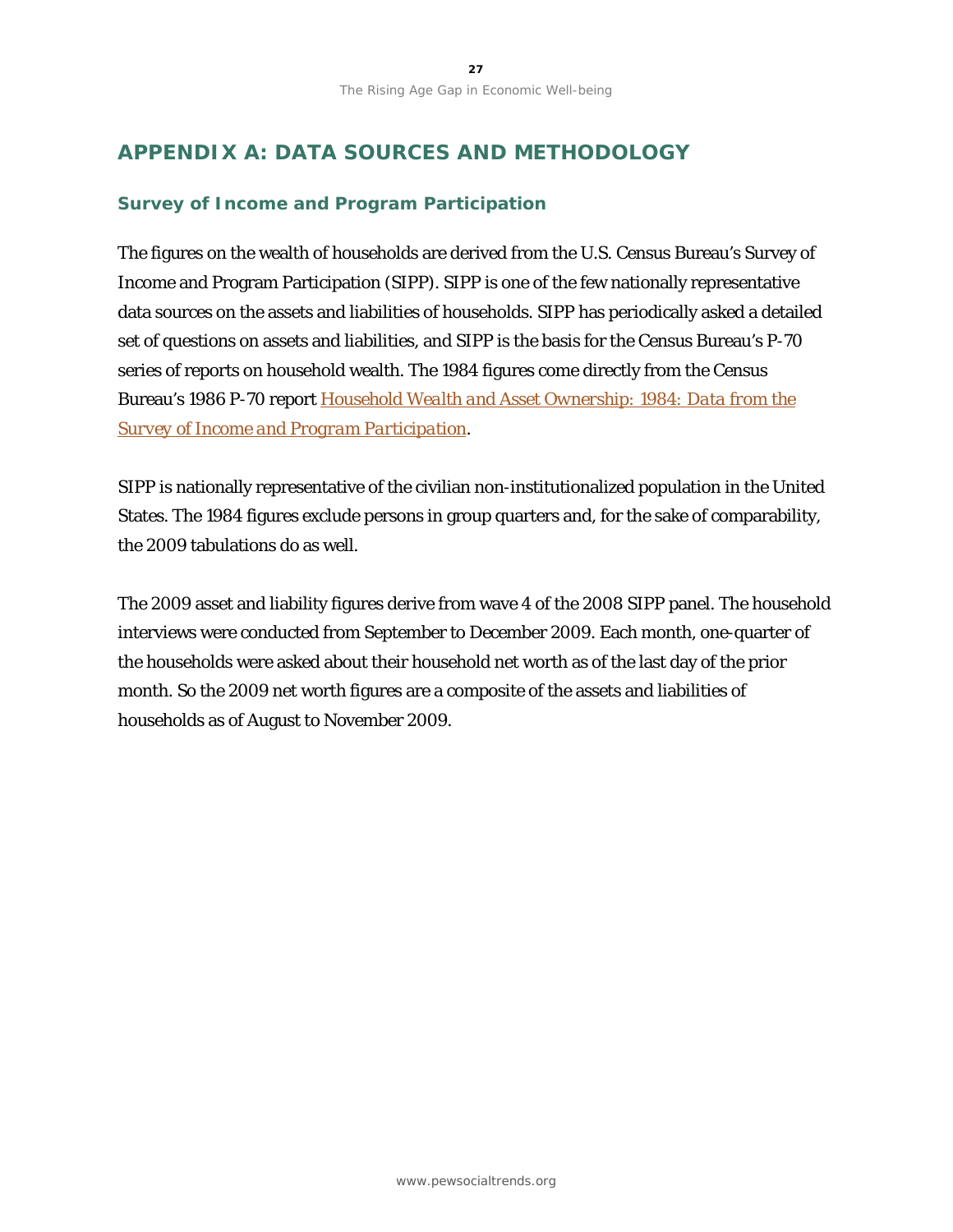|           | <b>SIPP Net Worth</b>                                   |                                                                |
|-----------|---------------------------------------------------------|----------------------------------------------------------------|
|           | SIPP data include the following assets and liabilities: |                                                                |
|           |                                                         |                                                                |
|           | <b>Assets</b>                                           | <b>Liabilities</b>                                             |
| $\bullet$ | Financial institution accounts                          | Secured liabilities                                            |
|           | Passbook savings accounts<br>$\circ$                    | Margin and broker accounts<br>$\circ$                          |
|           | Money market deposit accounts<br>$\circ$                | Mortgages on own home<br>$\circ$                               |
|           | Certificates of deposit<br>$\circ$                      | Mortgages on rental property<br>$\circ$                        |
|           | Interest-earning checking<br>$\circ$<br>accounts        | Mortgages on other real estate<br>$\circ$                      |
|           |                                                         | Debt on business or profession<br>$\circ$                      |
|           | Other interest-earning assets                           | Vehicle Ioans<br>$\circ$                                       |
|           | U.S. government securities<br>$\circ$                   |                                                                |
|           | Municipal or corporate bonds<br>$\circ$                 | Unsecured liabilities                                          |
|           |                                                         | Credit card and store bills<br>$\circ$                         |
| $\bullet$ | Regular checking accounts                               | Doctor, dentist, hospital and<br>$\circ$<br>nursing home bills |
|           | Stocks and mutual funds                                 | Loans from individuals<br>$\circ$                              |
|           | <b>Business equity</b>                                  | Loans from financial institutions<br>$\circ$                   |
|           | Vehicles                                                | <b>Educational loans</b><br>$\circ$                            |
|           | Own home                                                | Other unsecured liabilities<br>$\circ$                         |
| $\bullet$ | Rental property                                         |                                                                |
| $\bullet$ | Other real estate                                       |                                                                |
| $\bullet$ | U.S. savings bonds                                      |                                                                |
|           | IRA and Keogh accounts                                  |                                                                |
|           | 401(k) and Thrift Savings Plans                         |                                                                |
|           |                                                         |                                                                |
|           | Other financial assets                                  |                                                                |
|           | Mortgages held for sale of real<br>$\circ$<br>estate    |                                                                |
|           | Amount due from sale of business<br>O<br>or property    |                                                                |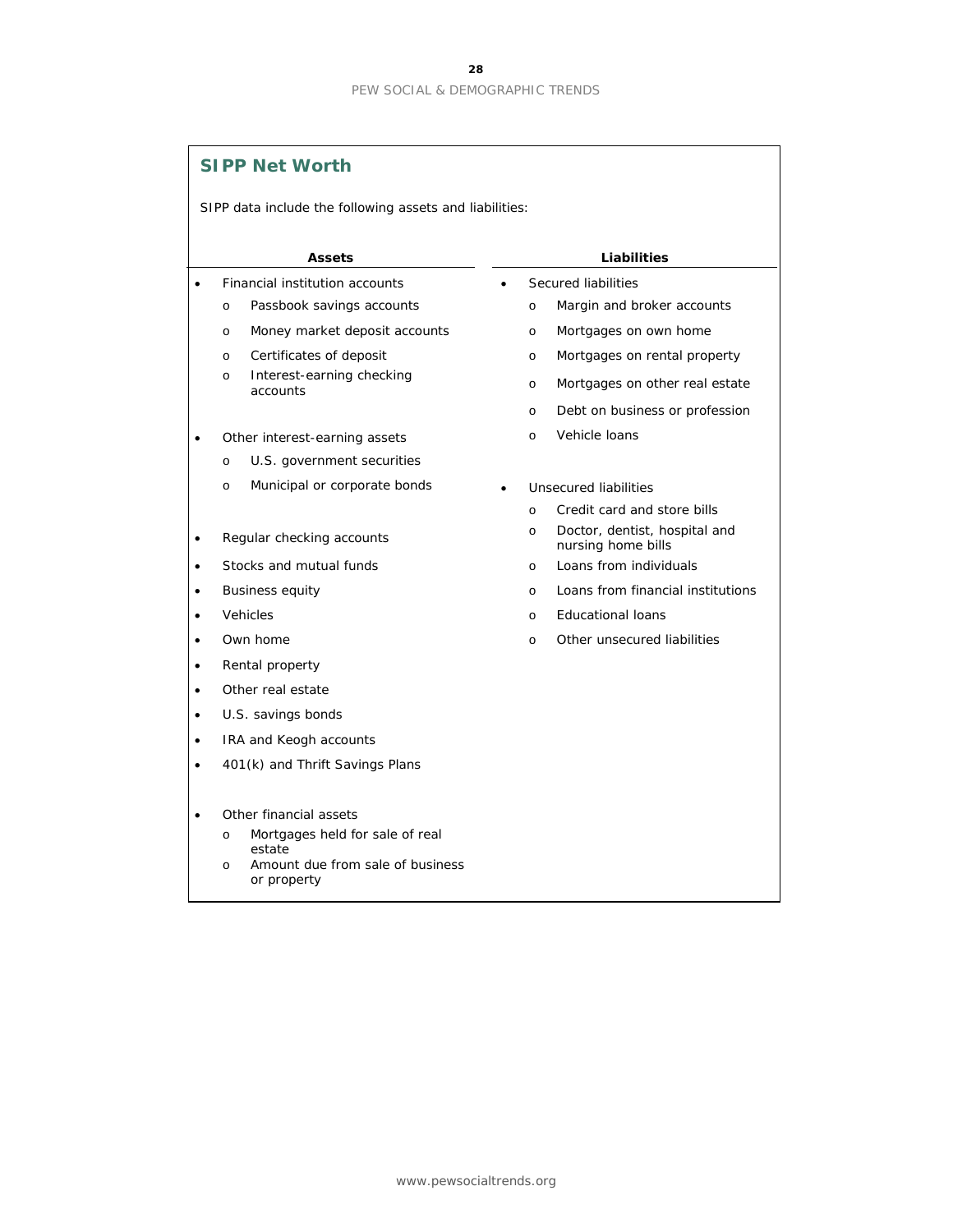One of the advantages of the SIPP over other data sources on wealth is the large sample of households that it interviews. The 2009 figures are based on more than 36,000 households (unweighted), including 6,513 households headed by persons younger than 35 and nearly 8,500 headed by adults ages 65 and older.

SIPP has consistently asked a detailed set of questions on the assets and liabilities of all household members. Although most of the major forms of asset ownership are included, SIPP does not attempt to measure the value of defined benefit retirement assets, the cash value of life insurance policies, the value of home furnishings and jewelry or the present value of future claims on the Social Security system ("Social Security wealth)." Nor does it look at the value of health insurance.

### **Current Population Survey**

The report presents the conventional data source for the trends in household income and poverty, the U.S. Census Bureau Current Population Survey Annual Social and Economic Supplements (CPS ASEC). The CPS is perhaps best known as the source for the nation's unemployment rate, as reported on the first Friday of each month by the U.S. Bureau of Labor Statistics. The ASEC is a supplementary survey to the March Current Population Survey and has been collected in a consistent fashion since 1968. The ASEC is the basis for the Census Bureau's annual household income and poverty report. The CPS is nationally representative, and the ASEC has an unweighted sample size of at least 44,000 households each year (about 75,000 households in more recent years). The report's tabulations utilized the University of Minnesota Population Center's integrated public use micro series (IPUMS) version of the ASEC. Further documentation can be found at [http://cps.ipums.org/cps/.](http://cps.ipums.org/cps/)

Household income refers to the household's total money income and includes cash income received (exclusive of certain money receipts such as capital gains) before payments for such things as personal income taxes, Social Security, union dues and Medicare deductions. Therefore, money income does not reflect the fact that some families receive non-cash benefits, such as food stamps, health benefits, subsidized housing, and goods produced and consumed on the farm [\(DeNavas-Walt, Proctor and Smith, 2011\)](http://www.census.gov/prod/2011pubs/p60-239.pdf).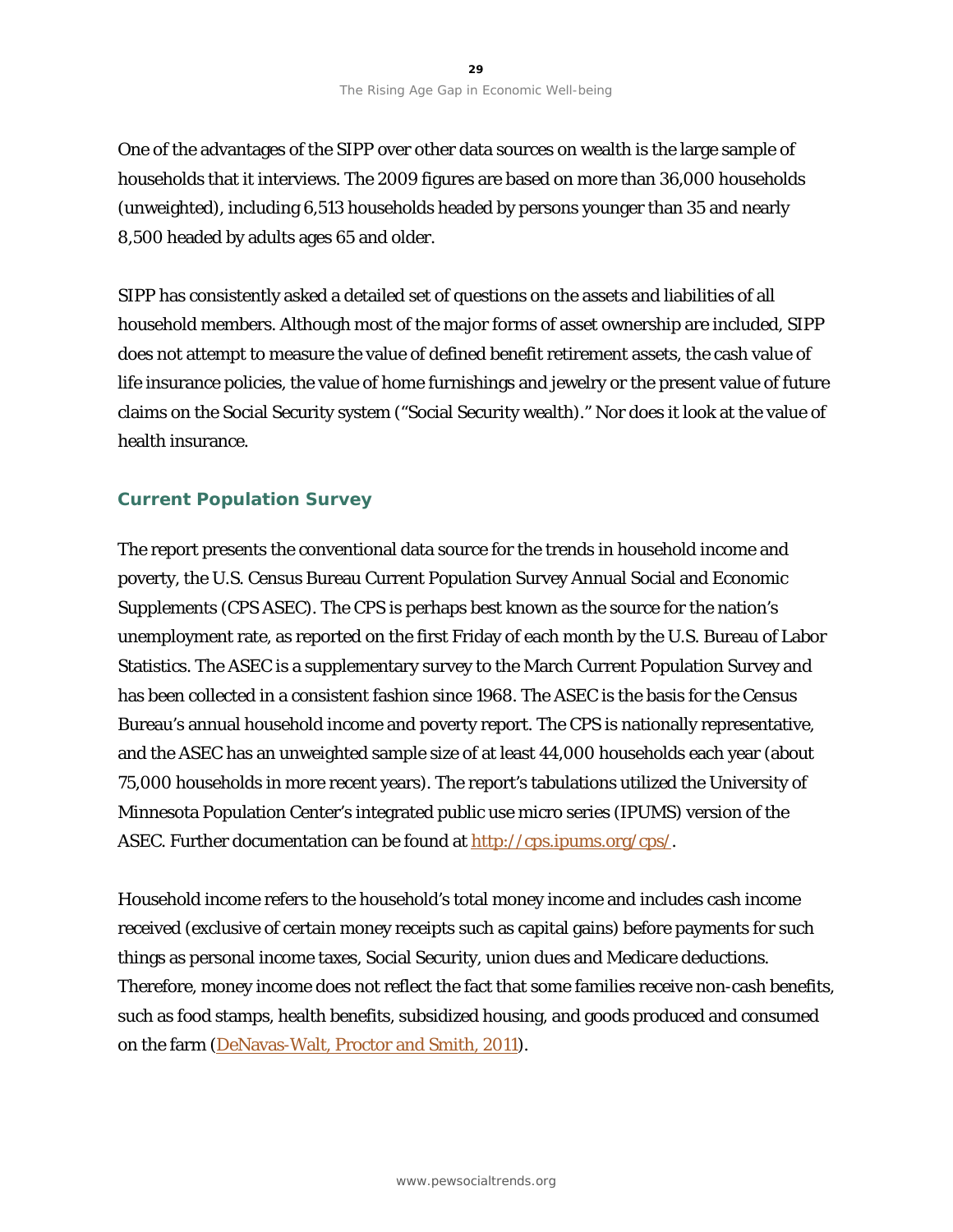All monetary values in the report are in 2010 dollars. Following Census Bureau practice, the research series of the consumer price index (CPI-U-RS) is used to inflate earlier years' nominal dollar amounts to 2010 dollars.

Household income data reported in this study are adjusted for the number of people in a household. That is done because a four-person household with an income of, say, \$50,000 faces a tighter budget constraint than a two-person household with the same income. At its simplest, adjusting for household size could mean converting household income into per capita income. Thus, a two-person household with an income of \$50,000 would have a per capita income of \$25,000, double the per capita income of a four-person household with the same total income.

A more sophisticated framework for household size adjustment recognizes that there are economies of scale in consumer expenditures. For example, a two-bedroom apartment may not cost twice as much to rent as a one-bedroom apartment. Two household members could carpool to work for the same cost as a single household member, and so on. For that reason, most researchers make adjustments for household size using the method of "equivalence scales" (Garner, Ruiz-Castillo and Sastre, 2003, and [Short, Garner, Johnson and Doyle, 1999\)](http://www.census.gov/prod/99pubs/p60-205.pdf).

# A common equivalence-scale adjustment is defined as follows: Adjusted household income = Household income / (Household size)<sup>N</sup>

By this method, household income is divided by household size exponentiated by "N," where N is a number between 0 and 1.

Note that if  $N = 0$ , the denominator equals 1. In that case, no adjustment is made for household size. If  $N = 1$ , the denominator equals household size, and that is the same as converting household income into per capita income. The usual approach is to let N be some number between 0 and 1. Following other researchers, this study uses  $N = 0.5$  (for example, see Johnson, Smeeding and Torrey, 2005). In practical terms, this means that household income is divided by the square root of household size—1.41 for a two-person household, 1.73 for a three-person household, 2.00 for a four-person household, and so on.

Once household incomes have been converted to a "uniform" household size, they can be scaled to reflect any household size. The income data reported in this study are computed for three-person households. That is done as follows:

Three-person household income = Adjusted household income  $*$  [(3)<sup>0.5</sup>]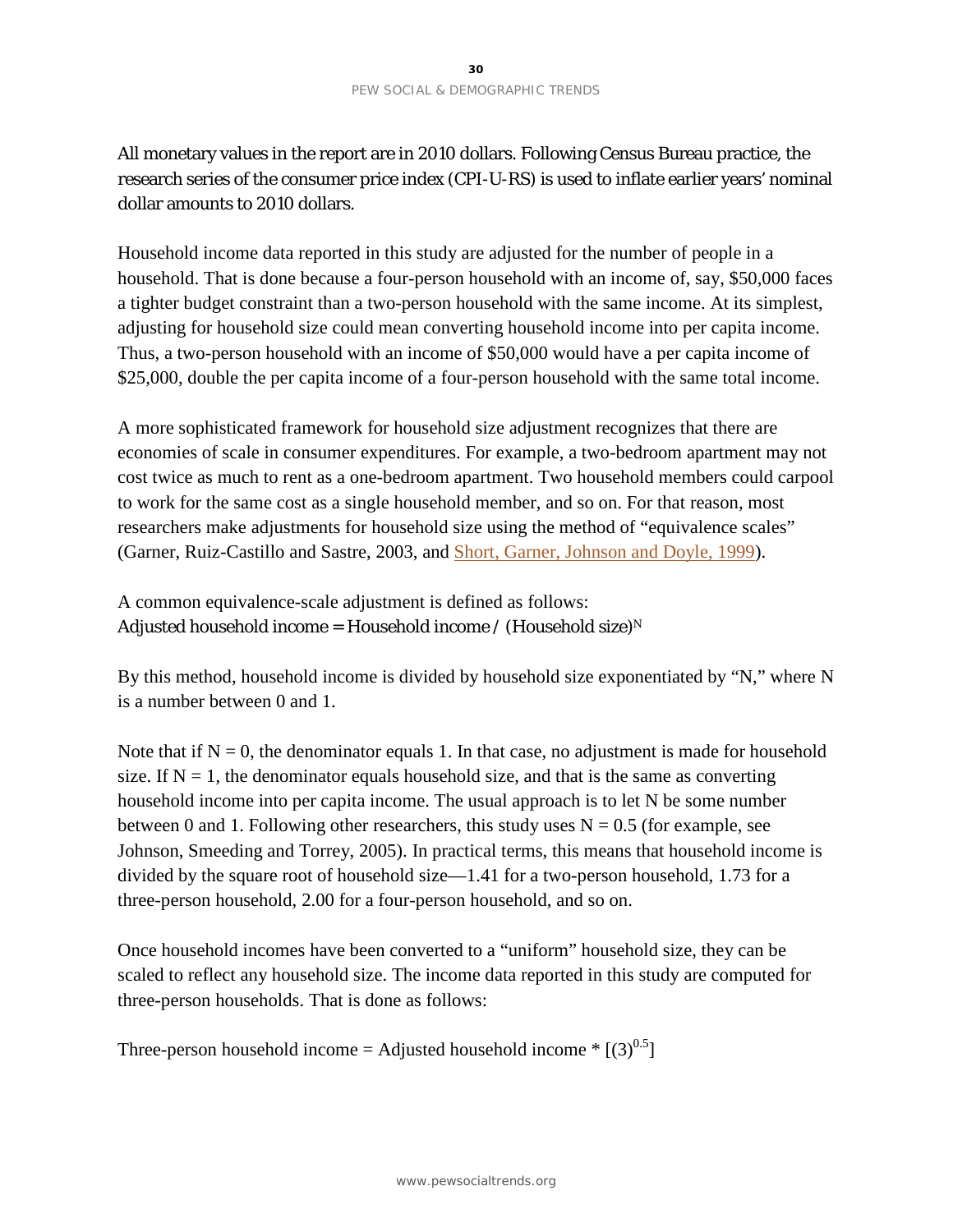# **APPENDIX B: ADDITIONAL TABLES**

#### **Median Net Worth by Type of Asset and Age of Householder, 2009**

#### *in 2010 dollars*

|                                | All       | Younger<br>than 35 | $35 - 44$ | 45-54     | 55-64     | 65 and<br>older |
|--------------------------------|-----------|--------------------|-----------|-----------|-----------|-----------------|
|                                |           |                    |           |           |           |                 |
| Own home                       | \$87,420  | \$24,396           | \$50,825  | \$86,402  | \$114,864 | \$145,361       |
| Rental property                | \$121,981 | \$71,156           | \$101.651 | \$111,308 | \$152,476 | \$172,806       |
| Other real estate              | \$81,321  | \$30,495           | \$76,238  | \$76,238  | \$101,651 | \$91,486        |
| Stocks and mutual funds        | \$26,226  | \$6,099            | \$20,330  | \$23,380  | \$40,660  | \$54,282        |
| IRA and Keogh accounts         | \$30,119  | \$8,132            | \$20,330  | \$30,495  | \$41,575  | \$50,825        |
| 401(k) and thrift accounts     | \$28,462  | \$10,165           | \$24,396  | \$39,136  | \$44,320  | \$50,825        |
| Financial institution accounts | \$3,863   | \$1,525            | \$2,440   | \$3,863   | \$6,201   | \$8,132         |
| U.S. savings bonds             | \$1,017   | \$508              | \$813     | \$1,017   | \$1,017   | \$1.169         |
| Other interest-earning assets  | \$32,528  | \$16,801           | \$10,416  | \$20,330  | \$40,660  | \$50,825        |
| Regular checking accounts      | \$813     | \$712              | \$712     | \$813     | \$1,017   | \$1,017         |
| <b>Business equity</b>         | \$25.413  | \$15,248           | \$20,737  | \$25,413  | \$30,495  | \$28,666        |
| <b>Vehicles</b>                | \$5,301   | \$3,154            | \$4,778   | \$6,353   | \$6,793   | \$6,277         |
| Other assets                   | \$32,528  | \$2,033            | \$23,380  | \$26,480  | \$45,743  | \$50,825        |
| Unsecured liabilities          | \$8,132   | \$9.713            | \$9,555   | \$9,149   | \$7,116   | \$3,304         |

Note: Based on households that own a given asset. Other assets include mortgages held for sale of real estate, amount due from sale of business property and other financial assets.

Source: Pew Research Center tabulations of Survey of Income and Program Participation data

#### PEW RESEARCH CENTER

# **Median Net Worth by Type of Asset and Age of Householder, 1984**

#### *in 2010 dollars*

|                                | All      | Younger<br>than 35 | $35 - 44$ | 45-54    | 55-64     | 65 and<br>older |
|--------------------------------|----------|--------------------|-----------|----------|-----------|-----------------|
|                                |          |                    |           |          |           |                 |
| Own home                       | \$81,143 | \$35,150           | \$74,490  | \$96,284 | \$108,051 | \$92,326        |
| Rental property                | \$69,069 | \$34,942           | \$63,293  | \$68,285 | \$85,627  | \$85,001        |
| Other real estate              | \$29.564 | \$20,437           | \$28,630  | \$37,686 | \$35,474  | \$34,636        |
| Stocks and mutual funds        | \$7.779  | \$2.434            | \$6,390   | \$8,091  | \$11,317  | \$13,755        |
| <b>IRA and Keogh accounts</b>  | \$9,604  | \$4,965            | \$8,870   | \$10,695 | \$12,772  | \$12,730        |
| Financial institution accounts | \$6,128  | \$1,801            | \$3,786   | \$6,770  | \$14,671  | \$26,493        |
| U.S. savings bonds             | \$600    | \$352              | \$474     | \$690    | \$1,459   | \$2.225         |
| Other interest-earning assets  | \$18,930 | \$4,633            | \$10,513  | \$15,522 | \$27,101  | \$36,265        |
| Regular checking accounts      | \$897    | \$654              | \$819     | \$1,075  | \$1,135   | \$1,301         |
| <b>Business equity</b>         | \$12,588 | \$5,283            | \$12,272  | \$26,525 | \$21,265  | \$10,032        |
| <b>Vehicles</b>                | \$8,203  | \$6,638            | \$8,992   | \$10,837 | \$9,736   | \$6,740         |
| Other assets                   | \$25,562 | \$8,419            | \$20,537  | \$30,537 | \$49.557  | \$39,090        |

Note: Based on households that own a given asset. Other assets include mortgages held for sale of real estate, amount due from sale of business property, unit trusts and other financial investments.

Source: U.S. Census Bureau P-70, No. 7; *Household Wealth and Asset Ownership: 1984: data from the Survey of Income and Program Participation*, Table 5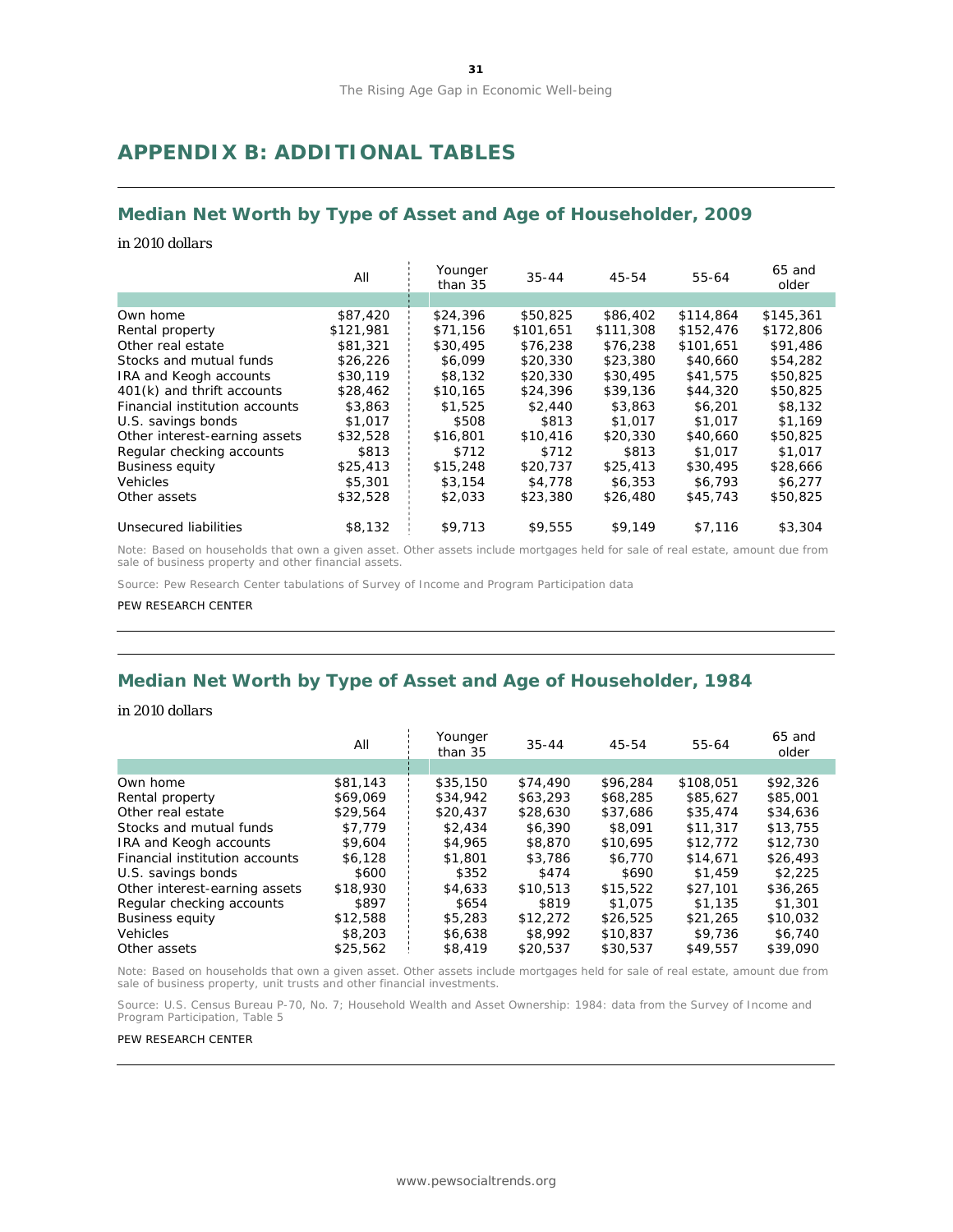|                                | All | Younger<br>than 35 | $35 - 44$ | 45-54 | 55-64 | $65$ and<br>older |
|--------------------------------|-----|--------------------|-----------|-------|-------|-------------------|
|                                |     |                    |           |       |       |                   |
| Own home                       | 66% | 38%                | 64%       | 72%   | 79%   | 79%               |
| Rental property                | 6%  | 2%                 | 4%        | 7%    | 8%    | 6%                |
| Other real estate              | 6%  | 2%                 | 4%        | 7%    | 9%    | 8%                |
| Stocks and mutual funds        | 22% | 13%                | 19%       | 23%   | 28%   | 27%               |
| <b>IRA and Keogh accounts</b>  | 29% | 17%                | 27%       | 31%   | 37%   | 32%               |
| 401(k) and thrift accounts     | 40% | 38%                | 51%       | 51%   | 46%   | 17%               |
| Financial institution accounts | 65% | 58%                | 64%       | 65%   | 69%   | 68%               |
| U.S. savings bonds             | 11% | 8%                 | 12%       | 14%   | 13%   | 10%               |
| Other interest-earning assets  | 3%  | 1%                 | 1%        | 2%    | 4%    | 5%                |
| Regular checking accounts      | 32% | 32%                | 32%       | 34%   | 33%   | 29%               |
| <b>Business equity</b>         | 11% | 7%                 | 12%       | 15%   | 13%   | 5%                |
| <b>Vehicles</b>                | 84% | 81%                | 86%       | 87%   | 88%   | 80%               |
| Other assets                   | 3%  | 1%                 | 2%        | 2%    | 4%    | 5%                |
| Unsecured liabilities          | 52% | 59%                | 59%       | 58%   | 53%   | 32%               |

### **Asset Ownership Rates by Type of Asset and Age of Householder, 2009**

Note: Other assets include mortgages held for sale of real estate, amount due from sale of business property and other financial assets.

Source: Pew Research Center tabulations of Survey of Income and Program Participation data

#### PEW RESEARCH CENTER

### **Asset Ownership Rates by Type of Asset and Age of Householder, 1984**

|                                | All | Younger<br>than 35 | $35 - 44$ | 45-54 | 55-64 | $65$ and<br>older |
|--------------------------------|-----|--------------------|-----------|-------|-------|-------------------|
|                                |     |                    |           |       |       |                   |
| Own home                       | 64% | 40%                | 69%       | 78%   | 80%   | 73%               |
| Rental property                | 10% | 4%                 | 10%       | 14%   | 15%   | 11%               |
| Other real estate              | 10% | 5%                 | 10%       | 15%   | 16%   | 8%                |
| Stocks and mutual funds        | 20% | 13%                | 23%       | 23%   | 26%   | 21%               |
| <b>IRA and Keogh accounts</b>  | 20% | 10%                | 22%       | 31%   | 39%   | 9%                |
| Financial institution accounts | 72% | 65%                | 72%       | 73%   | 76%   | 78%               |
| U.S. savings bonds             | 15% | 13%                | 18%       | 18%   | 18%   | 11%               |
| Other interest-earning assets  | 9%  | 5%                 | 8%        | 9%    | 12%   | 12%               |
| Regular checking accounts      | 54% | 51%                | 59%       | 60%   | 55%   | 49%               |
| <b>Business equity</b>         | 13% | 10%                | 18%       | 20%   | 15%   | 5%                |
| <b>Vehicles</b>                | 86% | 88%                | 92%       | 92%   | 89%   | 71%               |
| Other assets                   | 4%  | 2%                 | 4%        | 6%    | 5%    | 3%                |

Note: Other assets include unit trusts and other financial investments.

Source: U.S. Census Bureau P-70, No. 7; *Household Wealth and Asset Ownership: 1984: data from the Survey of Income and Program Participation*, Table 1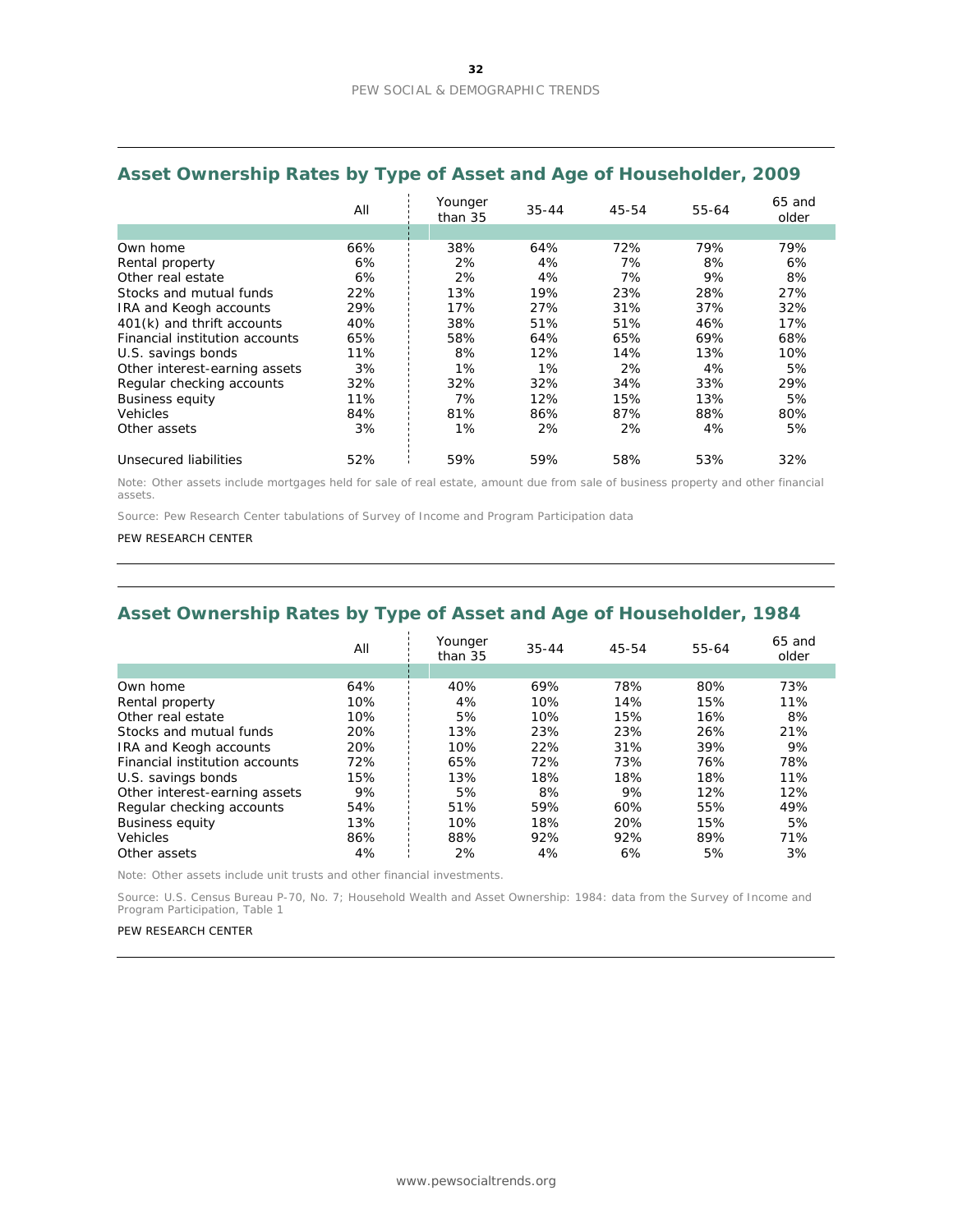### **Percent Distribution of Net Worth by Type of Asset and Age of Householder, 2009**

|                                | All   | Younger<br>than 35 | $35 - 44$ | 45-54 | 55-64 | 65 and<br>older |
|--------------------------------|-------|--------------------|-----------|-------|-------|-----------------|
|                                |       |                    |           |       |       |                 |
| Own home                       | 39%   | 31%                | 38%       | 39%   | 36%   | 44%             |
| Rental property                | 6%    | 5%                 | 5%        | 6%    | 6%    | 5%              |
| Other real estate              | 4%    | 2%                 | 3%        | 4%    | 4%    | 4%              |
| Stocks and mutual funds        | 16%   | 26%                | 8%        | 10%   | 19%   | 19%             |
| <b>IRA and Keogh accounts</b>  | 9%    | 8%                 | 9%        | 9%    | 10%   | 9%              |
| 401(k) and thrift accounts     | 12%   | 20%                | 20%       | 17%   | 11%   | 4%              |
| Financial institution accounts | 6%    | 9%                 | 6%        | 5%    | 5%    | 6%              |
| Other interest-earning assets  | 1%    | 0%                 | $0\%$     | 1%    | 2%    | 2%              |
| <b>Business equity</b>         | 7%    | 15%                | 13%       | 10%   | 6%    | 3%              |
| Vehicles                       | 3%    | 6%                 | 4%        | 3%    | 2%    | 2%              |
| Other assets                   | 3%    | 3%                 | 2%        | 2%    | 3%    | 3%              |
| Unsecured liabilities          | $-5%$ | $-27%$             | $-10%$    | $-6%$ | $-4%$ | $-1%$           |

Notes: Numbers may not add to 100% because of rounding. Other assets include regular checking accounts, U.S. saving bonds, mortgages held for sale of real estate, amount due from sale of business property and other financial assets.

Source: Pew Research Center tabulations of Survey of Income and Program Participation data

#### PEW RESEARCH CENTER

### **Percent Distribution of Net Worth by Type of Asset and Age of Householder, 1984**

|                                | All | Younger<br>than 35 | $35 - 44$ | 45-54 | 55-64 | $65$ and<br>older |
|--------------------------------|-----|--------------------|-----------|-------|-------|-------------------|
|                                |     |                    |           |       |       |                   |
| Own home                       | 41% | 46%                | 47%       | 42%   | 41%   | 39%               |
| Rental property                | 9%  | 5%                 | 8%        | 11%   | 11%   | 8%                |
| Other real estate              | 4%  | 5%                 | 5%        | 5%    | 5%    | 3%                |
| Stocks and mutual funds        | 7%  | 5%                 | 5%        | 5%    | 9%    | 9%                |
| IRA and Keogh accounts         | 2%  | 2%                 | 2%        | 3%    | 3%    | 3%                |
| Financial institution accounts | 14% | 12%                | 8%        | 9%    | 13%   | 25%               |
| Other interest-earning assets  | 3%  | 2%                 | 2%        | 2%    | 4%    | 5%                |
| <b>Business equity</b>         | 10% | 17%                | 14%       | 16%   | 8%    | 5%                |
| <b>Vehicles</b>                | 6%  | 17%                | 7%        | 6%    | 5%    | 3%                |
| Other assets                   | 1%  | 2%                 | 1%        | 1%    | 1%    | $1\%$             |

Notes: Numbers may not add to 100% because of rounding. Other assets include regular checking accounts and U.S. savings bonds.

Source: U.S. Census Bureau P-70, No. 7; *Household Wealth and Asset Ownership: 1984: data from the Survey of Income and Program Participation*, Table F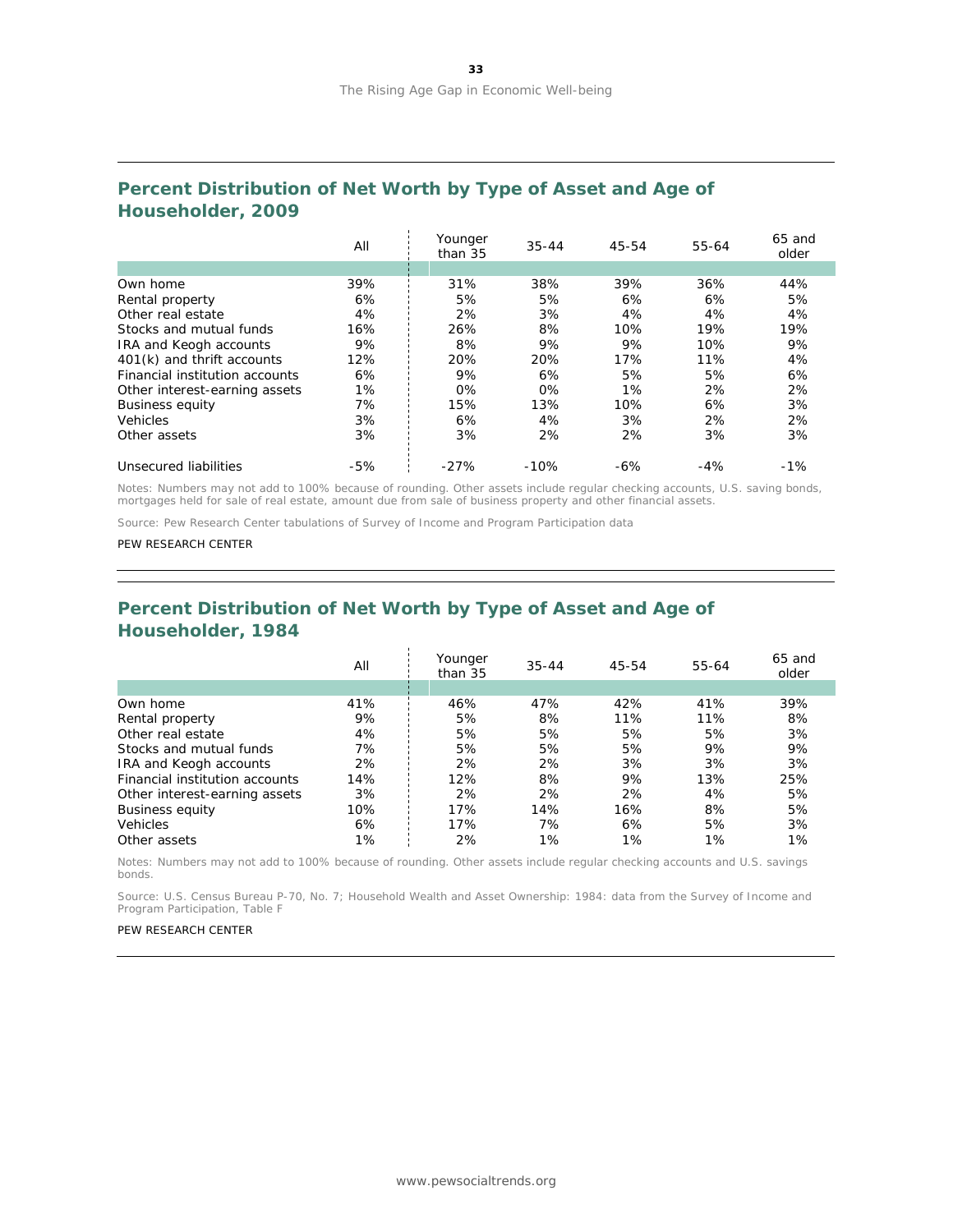# **Median Net Worth of Households by Age of Householder, 1984 to 2009**

#### *in 2010 dollars*

|                    | 1984     | 1988                                                                                                | 1991     | 1993     | 1995     | 1998     | 2000               | 2002     | 2004                         | 2009     |
|--------------------|----------|-----------------------------------------------------------------------------------------------------|----------|----------|----------|----------|--------------------|----------|------------------------------|----------|
| All                | \$65.293 | \$63,317                                                                                            | \$57,206 | \$56,240 | \$57,107 | \$63,220 | \$71,492           | \$71,391 | \$92.113                     | \$71,635 |
| Younger<br>than 35 | \$11,521 | \$10,764                                                                                            | \$8,756  | \$8,657  | \$10,552 | \$8,349  | \$9.411            | \$6,591  | \$8,051                      | \$3,662  |
| $35 - 44$          | \$71.118 | \$58,768                                                                                            | \$49,074 | \$43,694 | \$45,019 | \$48,399 | \$57,551           | \$49,922 | \$73,731                     | \$39,601 |
| 45-54              |          | \$113,511 \$101,773 \$91,428 \$86,418                                                               |          |          | \$87,007 |          | \$95,609 \$108,081 |          | \$99,909 \$136,207 \$101,651 |          |
| 55-64              |          | \$147,236 \$141,738 \$130,864 \$136,881 \$129,741 \$130,831 \$145,644 \$160,708 \$195,077 \$162,065 |          |          |          |          |                    |          |                              |          |
| 65 and<br>older    |          | \$120,457 \$130,119 \$139,781 \$129,164 \$131,259 \$133,466 \$141,533 \$158,162 \$177,185 \$170,494 |          |          |          |          |                    |          |                              |          |
|                    |          |                                                                                                     |          |          |          |          |                    |          |                              |          |

| <b>Ratio of</b><br>65 and<br>older to | 10 | 12 | 16 <sub>1</sub> | 15 <sub>1</sub> | 12 | 16 | 15 <sup>°</sup> | 24 | 22 | 47 |
|---------------------------------------|----|----|-----------------|-----------------|----|----|-----------------|----|----|----|
| younger<br>than 35                    |    |    |                 |                 |    |    |                 |    |    |    |

Note: The Survey of Income and Program Participation was redesigned for the 1996 panel. The redesign may have affected the comparability of the data from 1998 and later years with the data from earlier panels.

Sources: For 2009: Pew Research Center tabulations of Survey of Income and Program Participation data from the 2008 panel; for 1984 to 2004: various U.S. Census Bureau P-70 *Current Population Report*s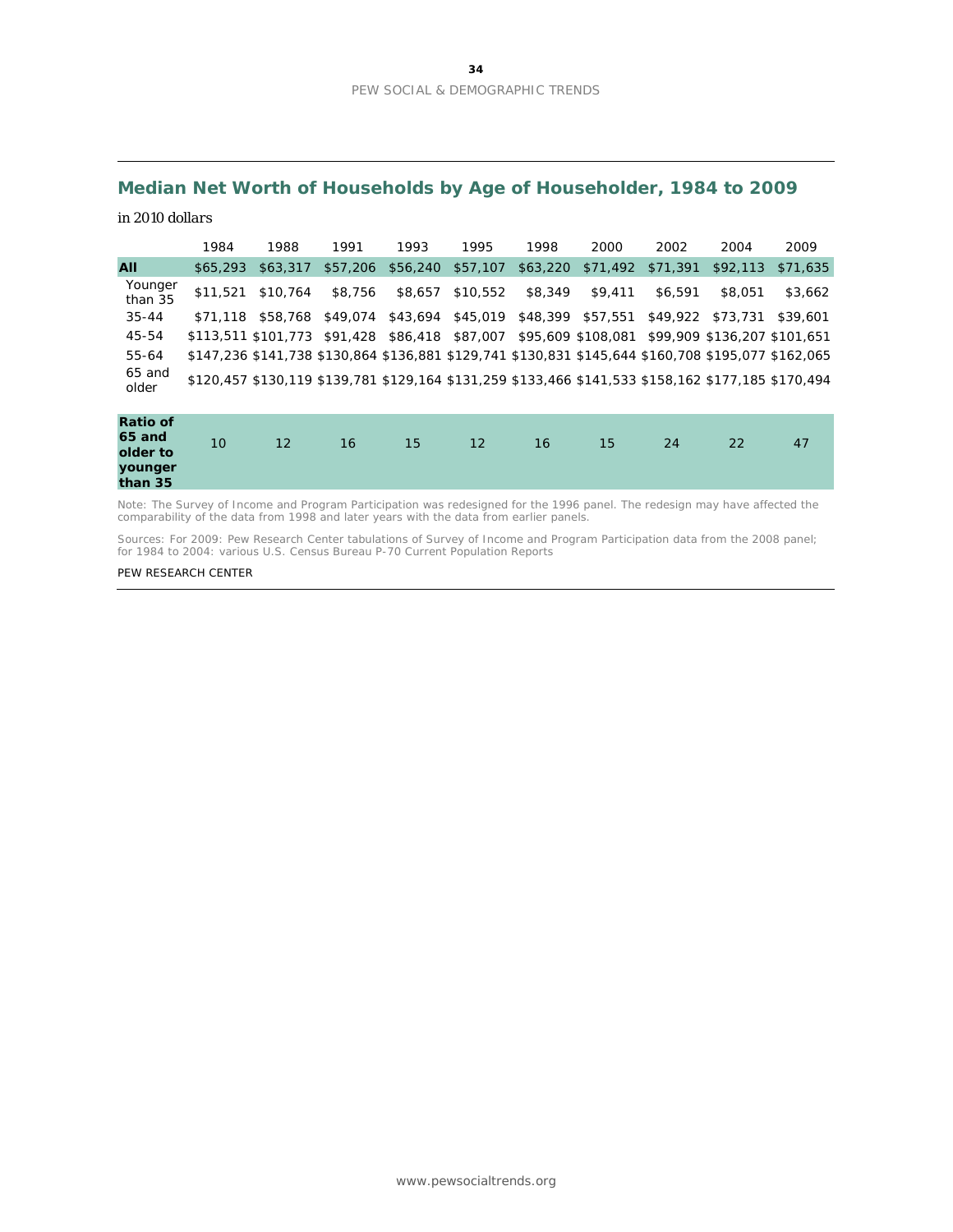### **Composition of Household Income among Households Headed by Those Younger than 35, 1967-2010**

|      | Wages and<br>salaries | <b>Business</b><br>income | Farm<br>income | Social Security<br>income | Welfare<br>income | Other income<br>sources |
|------|-----------------------|---------------------------|----------------|---------------------------|-------------------|-------------------------|
|      |                       |                           |                |                           |                   |                         |
| 2010 | 82%                   | 3%                        | 0%             | 2%                        | 2%                | 10%                     |
| 2009 | 83%                   | 4%                        | 0%             | 2%                        | 2%                | 10%                     |
| 2008 | 86%                   | 3%                        | 0%             | 2%                        | 2%                | 7%                      |
| 2007 | 86%                   | 3%                        | 0%             | 2%                        | 2%                | 7%                      |
| 2006 | 86%                   | 3%                        | 0%             | 1%                        | 2%                | 7%                      |
| 2005 | 85%                   | 3%                        | 0%             | 2%                        | 2%                | 8%                      |
| 2004 | 85%                   | 3%                        | 0%             | 1%                        | 2%                | 8%                      |
| 2003 | 84%                   | 3%                        | 0%             | 1%                        | 2%                | 9%                      |
| 2002 | 85%                   | 3%                        | 0%             | 1%                        | 2%                | 8%                      |
| 2001 | 86%                   | 0%                        | 0%             | 1%                        | 2%                | 10%                     |
| 2000 | 87%                   | 3%                        | 0%             | 1%                        | 2%                | 7%                      |
| 1999 | 86%                   | 3%                        | 0%             | 1%                        | 3%                | 7%                      |
| 1998 | 85%                   | 3%                        | 0%             | 1%                        | 3%                | 7%                      |
| 1997 | 84%                   | 3%                        | 0%             | 1%                        | 4%                | 7%                      |
| 1996 | 84%                   | 3%                        | 0%             | 1%                        | 5%                | 7%                      |
| 1995 | 83%                   | 3%                        | 0%             | 1%                        | 5%                | 7%                      |
| 1994 | 82%                   | 2%                        | 0%             | 1%                        | 6%                | 8%                      |
| 1993 | 81%                   | 3%                        | 0%             | 1%                        | 7%                | 8%                      |
| 1992 | 81%                   | 4%                        | 0%             | 1%                        | 7%                | 7%                      |
| 1991 | 82%                   | 4%                        | 0%             | 1%                        | 6%                | 7%                      |
| 1990 | 82%                   | 4%                        | 0%             | 1%                        | 6%                | 7%                      |
| 1989 | 83%                   | 3%                        | 0%             | 1%                        | 5%                | 7%                      |
| 1988 | 83%                   | 4%                        | 0%             | 1%                        | 6%                | 6%                      |
| 1987 | 82%                   | 5%                        | 0%             | 1%                        | 6%                | 6%                      |
| 1986 | 83%                   | 4%                        | 0%             | 1%                        | 6%                | 6%                      |
| 1985 | 83%                   | $4%$                      | 0%             | 1%                        | 6%                | 6%                      |
| 1984 | 83%                   | 4%                        | 0%             | 1%                        | 6%                | 6%                      |
| 1983 | 81%                   | $4%$                      | 1%             | 1%                        | 6%                | 8%                      |
| 1982 | 81%                   | 4%                        | 1%             | 1%                        | 6%                | 8%                      |
| 1981 | 83%                   | 4%                        | $-1%$          | 1%                        | 5%                | 9%                      |
| 1980 | 84%                   | 3%                        | 0%             | 1%                        | 5%                | 7%                      |
| 1979 | 84%                   | 4%                        | 1%             | 1%                        | 4%                | 6%                      |
| 1978 | 85%                   | 3%                        | 1%             | 1%                        | 4%                | 6%                      |
| 1977 | 85%                   | 4%                        | 1%             | 1%                        | 5%                | 6%                      |
| 1976 | 84%                   | 3%                        | 1%             | 1%                        | 5%                | 6%                      |
| 1975 | 82%                   | 4%                        | 1%             | 1%                        | 5%                | 7%                      |
| 1974 | 85%                   | 3%                        | 1%             | 1%                        | 5%                | 5%                      |
| 1973 | 85%                   | 5%                        | 1%             | 1%                        | 4%                | 4%                      |
| 1972 | 86%                   | 3%                        | 1%             | 1%                        | 5%                | 5%                      |
| 1971 | 86%                   | 3%                        | 1%             | 1%                        | 4%                | 5%                      |
| 1970 | 88%                   | 3%                        | 1%             | 1%                        | 4%                | 4%                      |
| 1969 | 88%                   | 5%                        | 1%             | 1%                        | 3%                | 4%                      |
| 1968 | 89%                   | 3%                        | 1%             | 1%                        | 2%                | 4%                      |
| 1967 | 90%                   | 3%                        | 1%             | 1%                        | 2%                | 3%                      |

Notes: Numbers may not add to 100% because of rounding. The share reported is the mean fraction of household income derived from the income source. Hence, the top left figure shows that in 2010 the average household headed by adults younger than 35 received 82% of its income from wages and salaries. "Other income sources" includes income received from interest, dividends, rents and trusts. "Social Security income" refers to income the household received from Social Security or U.S. government<br>Railroad Retirement insurance payments (1967-1978) or from Social Security payments exclusively (19 include income from federal/state Supplemental Security Income (SSI) payments to older (age 65+), blind or disabled persons with low incomes. In regard to "welfare income," the degree of detail about sources of public assistance included on the ASEC changed over time, and the presence or absence of specific prompts may affect the completeness of reporting.

Source: Pew Research Center tabulations of the Current Population Survey Annual Social and Economic Supplement (IPUMS)